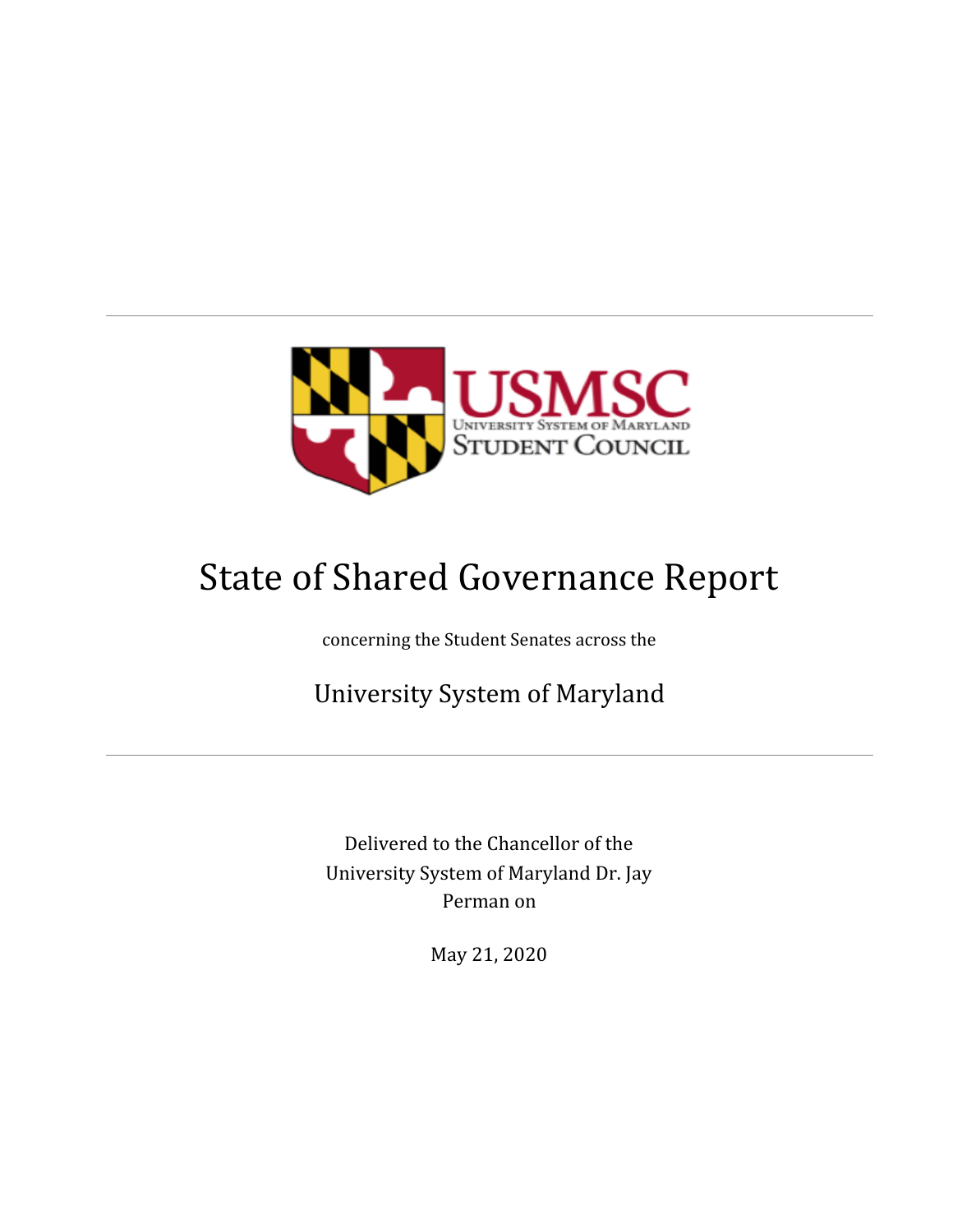# <span id="page-1-0"></span>Table of Contents

| <b>Table of Contents</b>                           | $\mathbf{1}$ |
|----------------------------------------------------|--------------|
| <b>Introduction and Remarks</b>                    | 4            |
| <b>Findings</b>                                    | 5            |
| <b>Bowie State University</b>                      | 5            |
| <b>General Satisfaction with Shared Governance</b> | 5            |
| Communication                                      | 5            |
| <b>Interactions with Senior Administrators</b>     | 5            |
| <b>Decision Making</b>                             | 6            |
| Meet & Confer                                      | 6            |
| <b>Student Fees</b>                                | 6            |
| <b>Institutional Summary</b>                       | 6            |
| <b>Coppin State University</b>                     | 7            |
| <b>Frostburg State University</b>                  | 8            |
| <b>General Satisfaction with Shared Governance</b> | 8            |
| Communication                                      | 8            |
| <b>Interactions with Senior Administrators</b>     | 8            |
| <b>Decision Making</b>                             | 9            |
| <b>Student Fees</b>                                | 9            |
| <b>Institutional Summary</b>                       | 9            |
| Salisbury University                               | 11           |
| <b>General Satisfaction with Shared Governance</b> | 11           |
| Communication                                      | 11           |
| <b>Interactions with Senior Administrators</b>     | 12           |
| <b>Decision Making</b>                             | 12           |
| Meet & Confer                                      | 12           |
| <b>Student Fees</b>                                | 13           |
| <b>Institutional Summary</b>                       | 13           |
| <b>Towson University</b>                           | 14           |
| <b>University of Baltimore</b>                     | 15           |
| University of Maryland, Baltimore                  | 16           |
| General Satisfaction with Shared Governance        | 16           |
| Communication                                      | 16           |
| <b>Interactions with Senior Administrators</b>     | 16           |
| <b>Decision Making</b>                             | 16           |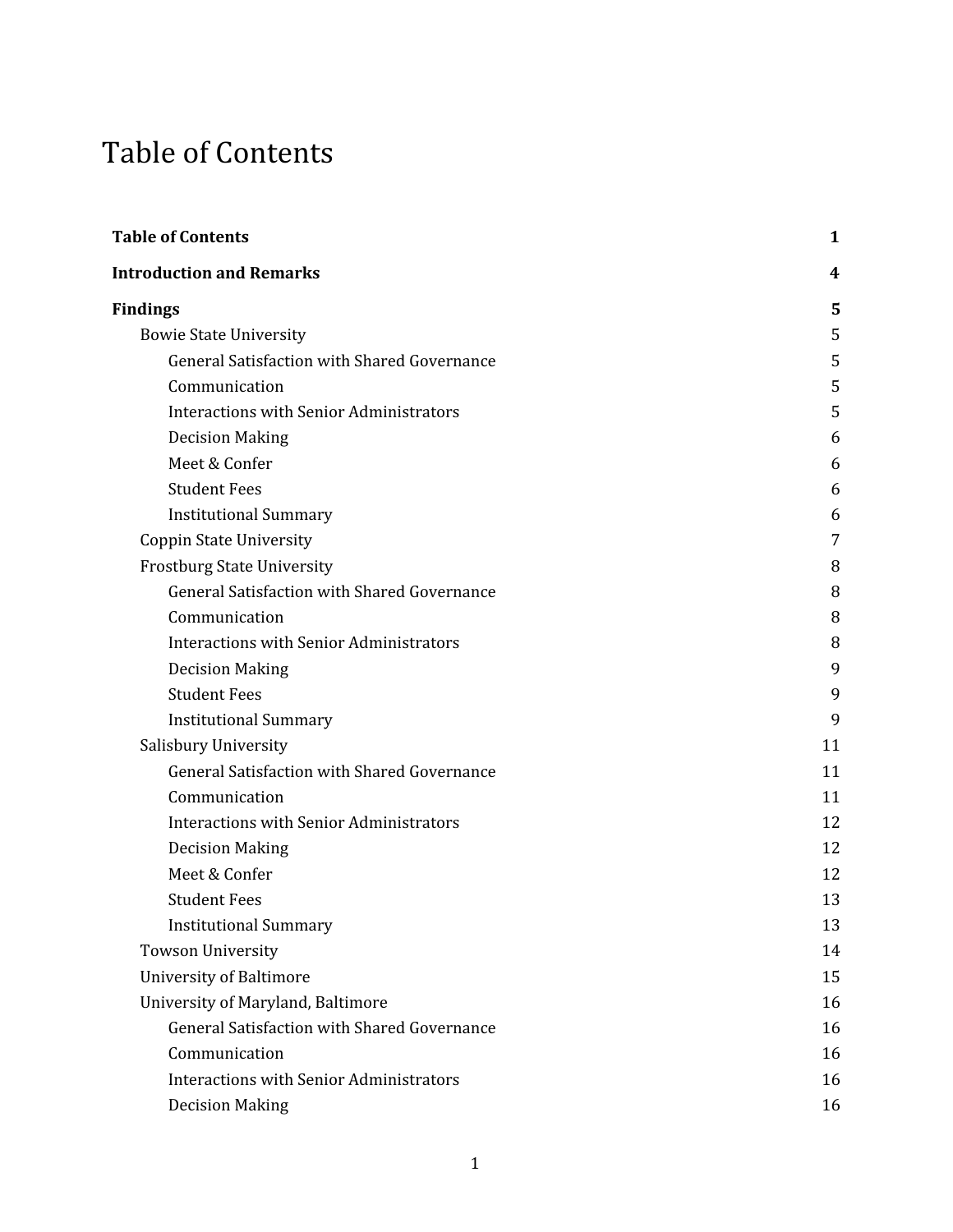| Meet & Confer                                           | 17 |
|---------------------------------------------------------|----|
| <b>Student Fees</b>                                     | 17 |
| <b>Institutional Summary</b>                            | 17 |
| University of Maryland, Baltimore County                | 19 |
| General Satisfaction with Shared Governance             | 19 |
| Communication                                           | 19 |
| <b>Interactions with Senior Administrators</b>          | 19 |
| <b>Decision Making</b>                                  | 20 |
| <b>Student Fees</b>                                     | 20 |
| <b>Institutional Summary</b>                            | 20 |
| University of Maryland Center for Environmental Science | 22 |
| <b>General Satisfaction with Shared Governance</b>      | 22 |
| Communication                                           | 22 |
| <b>Interactions with Senior Administrators</b>          | 22 |
| <b>Decision Making</b>                                  | 23 |
| Meet & Confer                                           | 23 |
| <b>Student Fees</b>                                     | 23 |
| <b>Institutional Summary</b>                            | 24 |
| University of Maryland College Park                     | 25 |
| General Satisfaction with Shared Governance             | 25 |
| Communication                                           | 25 |
| <b>Interactions with Senior Administrators</b>          | 25 |
| <b>Decision Making</b>                                  | 25 |
| Meet & Confer                                           | 26 |
| <b>Student Fees</b>                                     | 26 |
| University of Maryland Eastern Shore                    | 28 |
| <b>General Satisfaction with Shared Governance</b>      | 28 |
| Communication                                           | 28 |
| <b>Interactions with Senior Administrators</b>          | 28 |
| <b>Decision Making</b>                                  | 28 |
| Meet & Confer                                           | 29 |
| <b>Student Fees</b>                                     | 29 |
| <b>Institutional Summary</b>                            | 29 |
| University of Maryland Global Campus                    | 31 |
| The Universities at Shady Grove                         | 32 |
| General Satisfaction with Shared Governance             | 32 |
| Communication                                           | 32 |
| <b>Interactions with Senior Administrators</b>          | 33 |
| <b>Decision Making</b>                                  | 33 |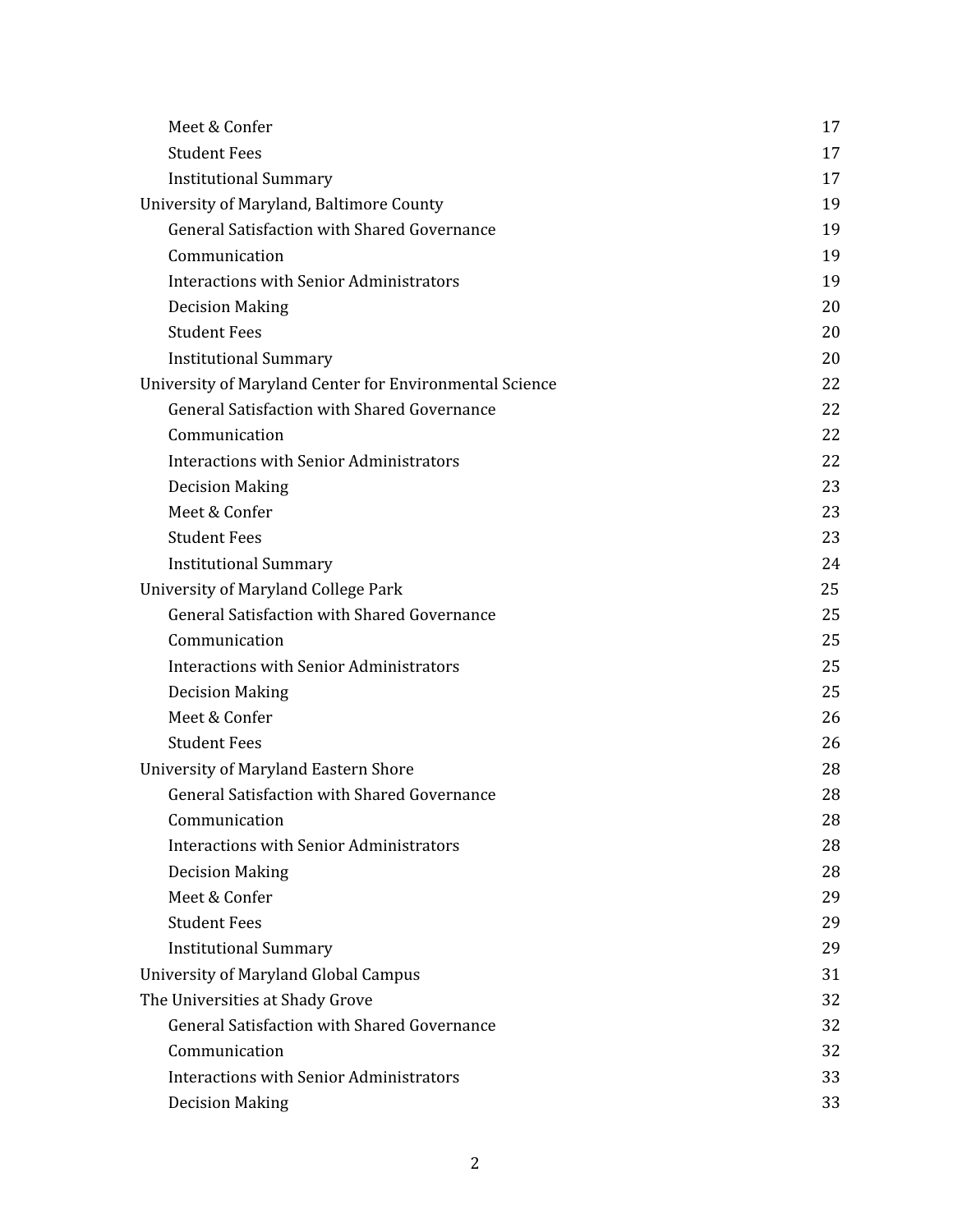| Meet & Confer                                    | 34 |
|--------------------------------------------------|----|
| <b>Student Fees</b>                              | 34 |
| <b>Institutional Summary</b>                     | 34 |
| University System of Maryland, Hagerstown        | 36 |
| University System of Maryland, Southern Maryland | 37 |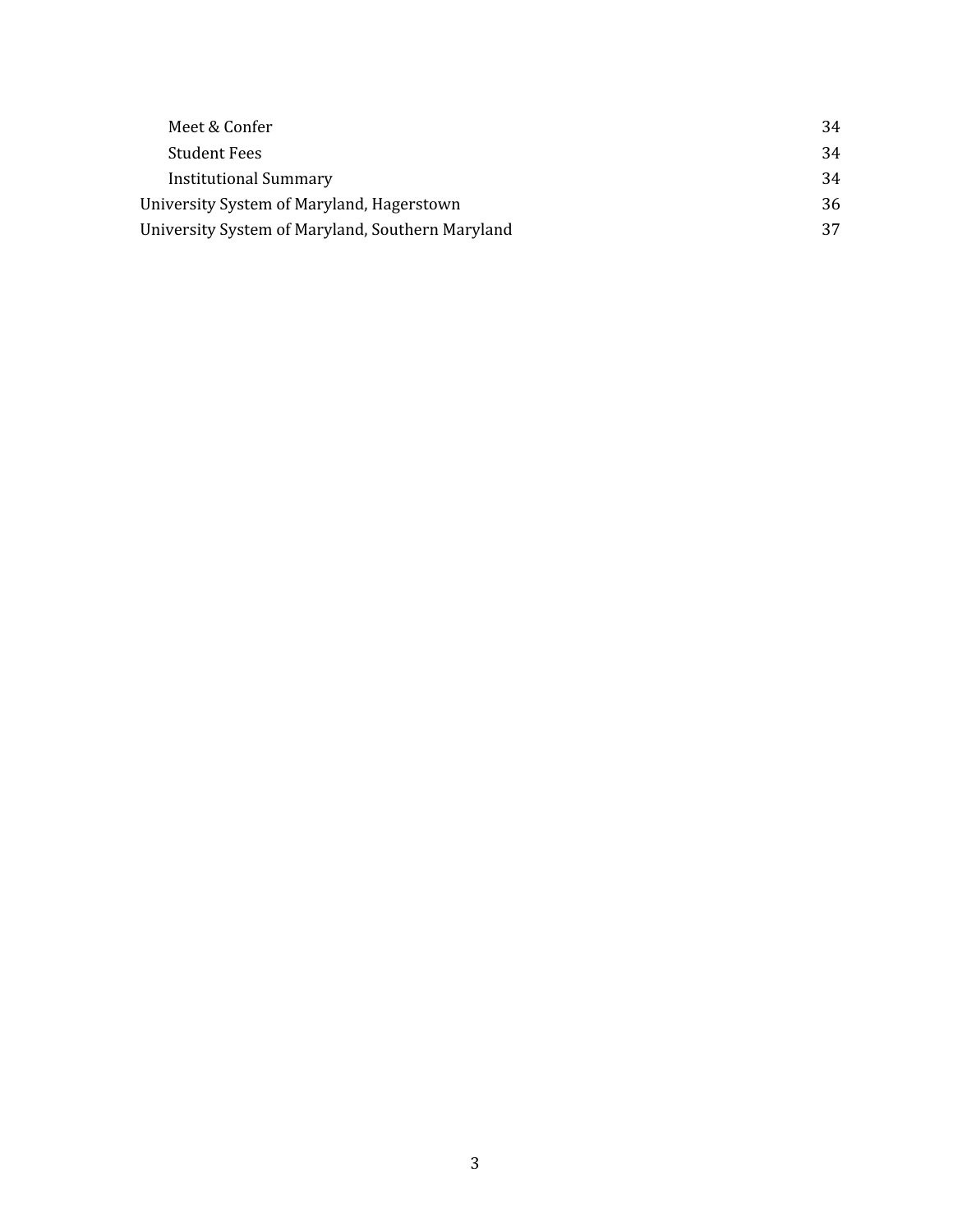## <span id="page-4-0"></span>Introduction and Remarks

The purpose of this survey is to strengthen shared governance within the University System of Maryland. The University System of Maryland Student Council Constitution states that the primary function of the Student Council is "to advise the Chancellor on issues, matters, and policies having a direct bearing on students and student affairs of the System as a whole." The goal of this report is to advise the Chancellor on the climate of student shared governance at each of the USM campuses from the perspective of student leaders. Our intention is that the report sheds light on the well-functioning aspects of shared governance and areas for improvement. This report also provides the Chancellor with substantive data and feedback on improving shared governance practices within each institution as the Chancellor conducts his performance evaluations of the Presidents.

At the time of writing, the University System of Maryland Student Council has met 8 times. At each of these meetings, a portion of time is dedicated to campus reports from each campus with representatives in attendance. From these reports, we know that there are a great many endeavors underway and processes employed that afford the students across the University System of Maryland a voice in the matters of the current state and future of the USM.

As has been noted in the creation of this report in past years, the one significant difficulty in the compilation of this report is that much of the detailed information collected was solicited from responses with only negative remarks. For this reason, the reader will find responses from USM Undergraduate and Graduate students highlighting negative aspects of student shared governance systems from across the System. We are confident and cognizant of the fact that this is not the only story and will continue in future years to work to provide a more rounded-out report.

Having read all of that: Summaries of the content delivered to the USMSC Executive Council by the survey due-date have been generated and can be found in the Findings section of this document beginning on page 5.

This document was written and compiled by the 2019-2020 President of the University System of Maryland Student Council, Benjamin Forrest.

Any ambiguities in form or content should be addressed to Benjamin Forrest at [bcforrest0@frostburg.edu](mailto:bcforrest0@frostburg.edu) or at 240.818.5518.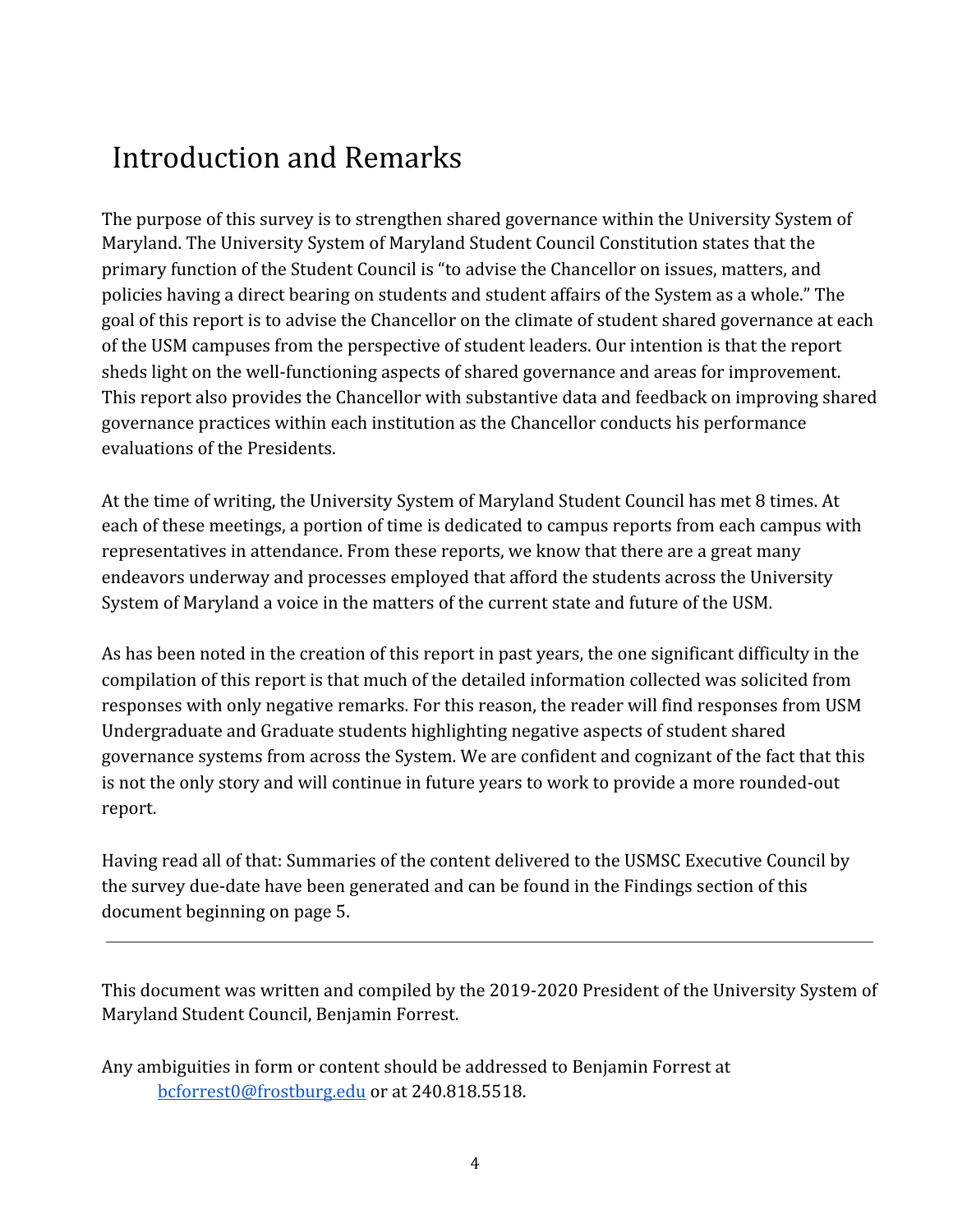## <span id="page-5-0"></span>Findings

### <span id="page-5-1"></span>**Bowie State University**

The USMSC received a response meant to be representative of **Graduate Students** at BSU. The **GSA Executive Board** was included in the completion of the State of Shared Governance Survey.



#### <span id="page-5-2"></span>**General Satisfaction with Shared Governance**

Overall, there are significant concerns about the equality of inclusion of the Graduate Student Association as compared with the Undergraduate Student Government Association. Graduate student Shared Governance feels that *"We are forced to participate in shared governance, but our input is not valued."* Additionally, processes and structures are **not** clearly defined in governance documents.

#### <span id="page-5-3"></span>**Communication**

Students at BSU feel that both Administration and Faculty leadership are accessible to meet with student leaders to hear student concerns; however, they feel that explicit steps are **not** taken to address concerns expressed, sharing *"We have opportunities to address it, but there is little follow-through."*

Students at BSU feel that there is **no** clear process in place to carry student concerns to the larger administration.

#### <span id="page-5-4"></span>**Interactions with Senior Administrators**

Students at BSU feel that the President seeks meaningful student input on issues in which students have an appropriate interest and that the President seldom overturns decisions and recommendations in areas where students have primary responsibility.

Students at BSU **do not** feel that they have a good working relationship with the Vice President of Student Affairs, who is directly responsible for the GSA. Instead, they said, *"We feel that politics between the senior administrator and our faculty advisor have hindered us."*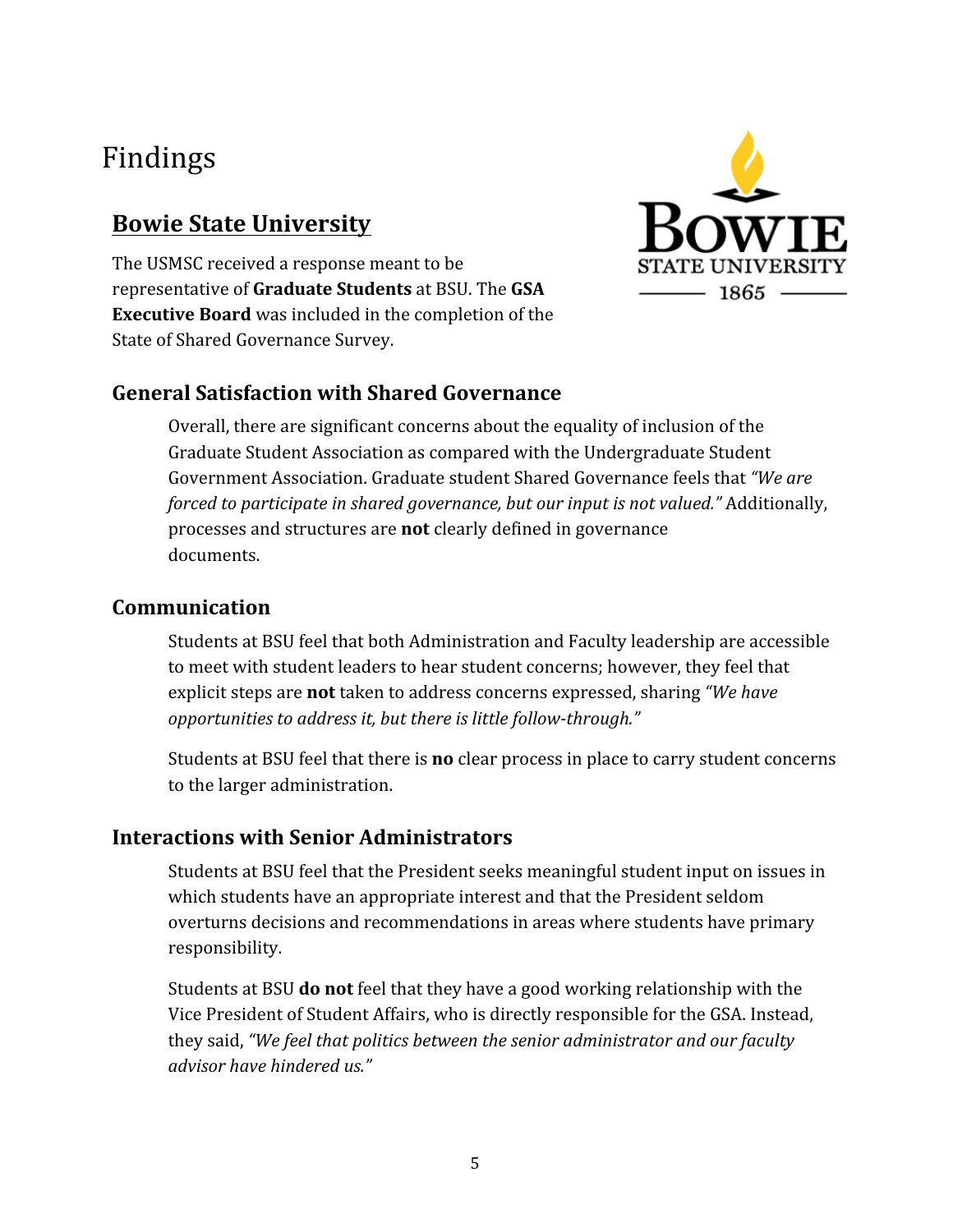#### <span id="page-6-0"></span>**Decision Making**

Students feel that the BSU administration utilizes student involvement appropriately in planning major institutional changes and strategic planning.

Students at BSU feel that the administrator directly responsible for their shared governance group seldom overturns decisions in areas in which students have primary responsibility.

#### <span id="page-6-1"></span>**Meet & Confer**

Graduate students at BSU are highly satisfied with the implementation of the Meet & Confer process at BSU. The GSA President meets with the President monthly as part of this process. It should be noted that this is a major improvement from feelings on the Meet & Confer Process at BSU from last year.

#### <span id="page-6-2"></span>**Student Fees**

Students at BSU feel that the administration consistently consults the appropriate student fee advisory committee (University Council) prior to the establishment or change of any mandatory and non-mandatory fees. However, students **do not** feel that their opinions are valued or listened to during the Student Fee advisory process. Instead, they noted that despite their objections, the vote of the University Council was overruled.

#### <span id="page-6-3"></span>**Institutional Summary**

*"GSA is very active in campus shared governance. We are often expected to poll our student body, but are frequently not provided with adequate time nor proper tools to obtain sufficient results."*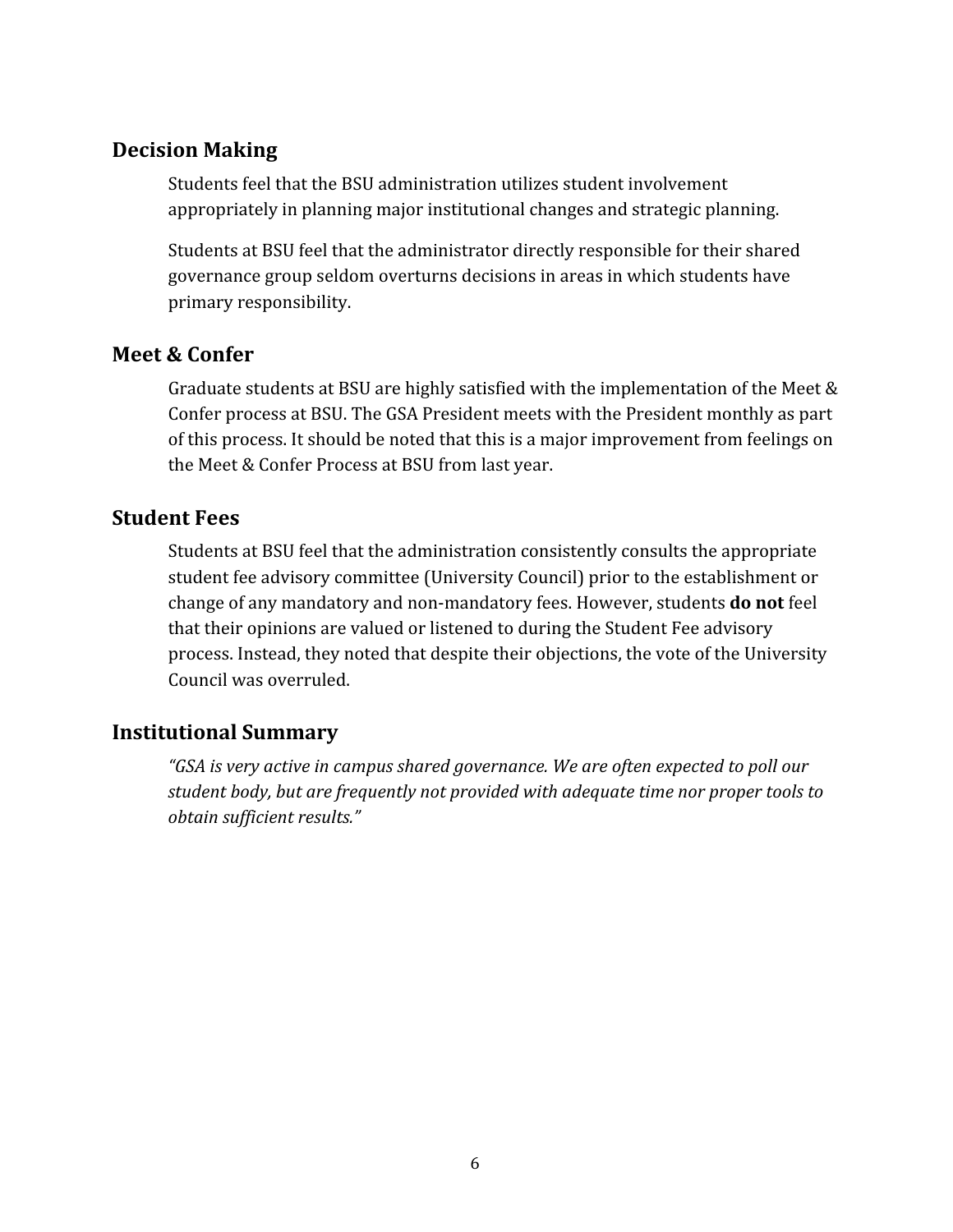## <span id="page-7-0"></span>**Coppin State University**

The USMSC received **no** response meant to be representative of students at CSU.



The USMSC Executive Council is excited to work with Dr. Freeman or his designee in order to ensure the compliance of Coppin State University (CSU) with BoR Policy I-6.00 (Policy on Shared Governance in the University System of Maryland). Due to not having a Shared Governance Survey submission and having no participation by student representatives in the USMSC, the USMSC cannot comment on the state of shared governance at CSU.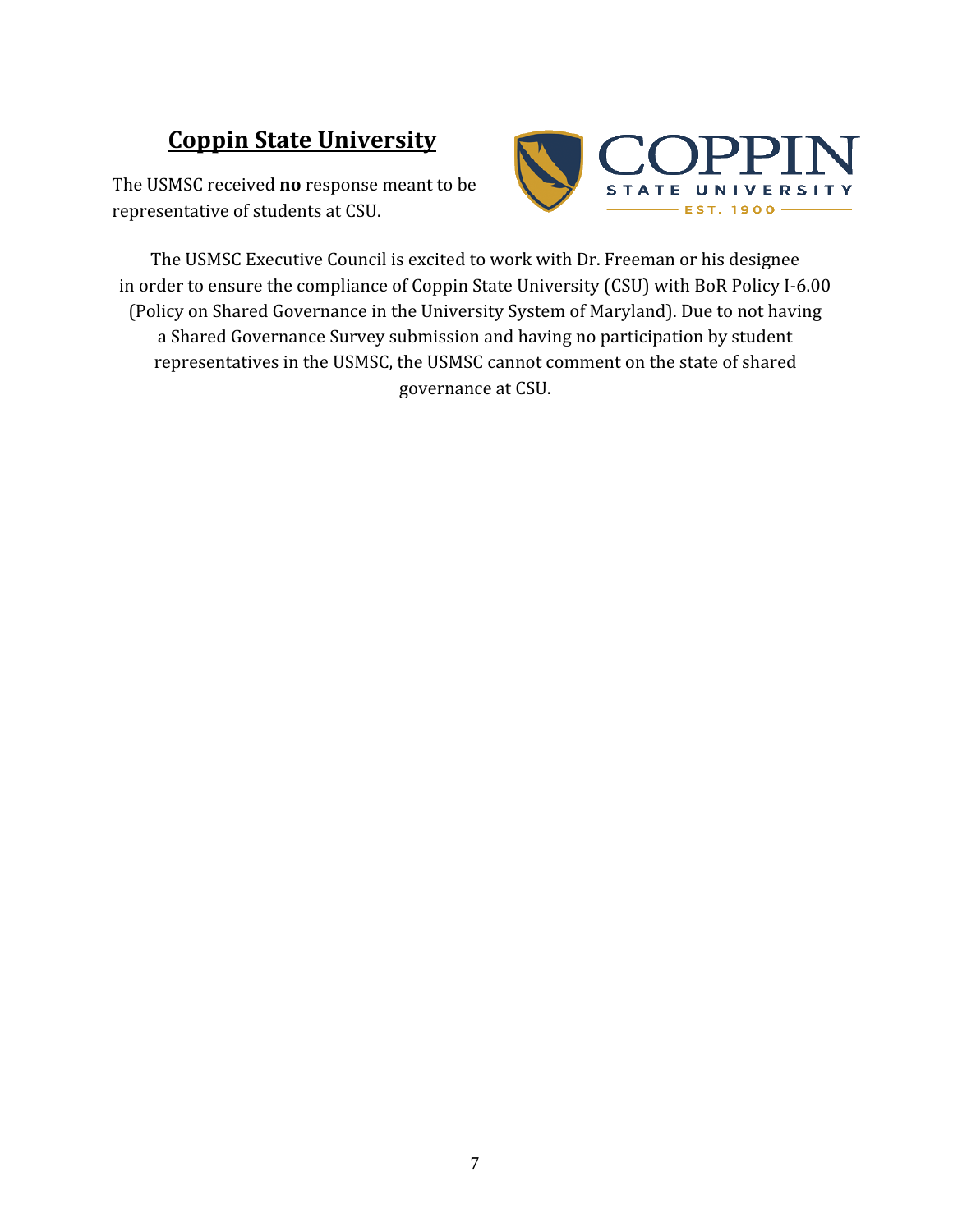## <span id="page-8-0"></span>**Frostburg State University**

The USMSC received a response meant to be representative of **Undergraduate Students** at FSU. The **SGA Executive Board** was included in the completion of the State of Shared Governance Survey.



#### <span id="page-8-1"></span>**General Satisfaction with Shared Governance**

Overall, the administration at FSU is very supportive of student involvement in shared governance. However, it is felt that more can be done to have substantive action or steps taken to address any issues illuminated in any issues or topics discussed. It is important to note that the SGA noted that the State of Shared Governance at FSU has improved since last year.

#### <span id="page-8-2"></span>**Communication**

While not perfect in execution, (1) members of the administration at FSU and student leaders can meet to discuss student concerns and (2) the administration takes explicit steps to address and/or mitigate the concerns. Students at FSU feel the same way with regard to ease of access to faculty leadership. However, faculty leaders seem less likely to work with student leaders at FSU to address and/or mitigate any raised concerns.

Students at FSU feel that there is a clear process in place to carry student concerns to the larger administration.

#### <span id="page-8-3"></span>**Interactions with Senior Administrators**

Students at FSU feel that the President seeks meaningful student input on issues in which students have an appropriate interest and that the President seldom overturns decisions and recommendations in areas where students have primary responsibility.

Students at FSU feel that they have an excellent working relationship with the Assistant Vice President for Student & Community Involvement, who is directly responsible for the SGA.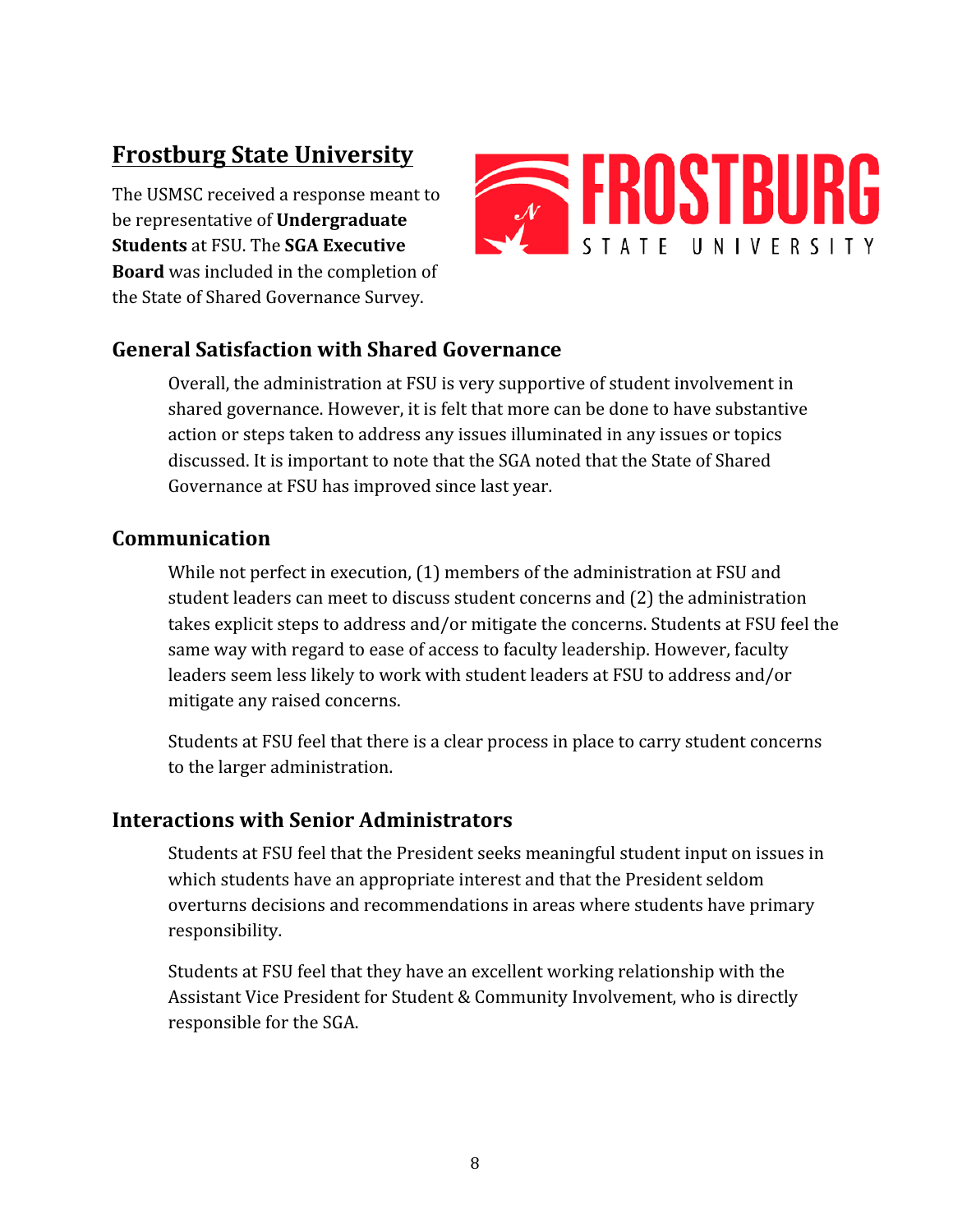#### <span id="page-9-0"></span>**Decision Making**

Students feel that the FSU administration regularly utilizes student involvement appropriately in planning major institutional changes and in strategic planning. Students also feel that they are routinely heard and valued during administrative search committees; however, they note that occasionally they are not invited to these groups and are therefore not utilized or are circumvented.

Students at FSU feel strongly that the administrator directly responsible for their shared governance group seldom overturns decisions in areas in which students have primary responsibility.

#### <span id="page-9-1"></span>**Student Fees**

Students at FSU feel strongly that the administration consistently consults the appropriate student fee advisory body (the SGA Executive Officers) prior to the establishment or change of any mandatory fees. There is some additional consultation regarding non-mandatory fees.

Students at FSU feel strongly that their remarks and counsel on the fee determination process are respected and utilized; however, they remarked that *"While the conversations are plentiful and the input that we give to administration is well heard, the timing of the meeting in the semester does not allow for any changes to really be made if there are substantial issues with the increases."*

Students at FSU feel that there is no official (and codified) process or infrastructure for an SFAC or fee-review process with student consultation.

#### <span id="page-9-2"></span>**Institutional Summary**

*"As an Executive Board, we feel that the overall state of shared governance is great at FSU. SGA leadership is almost always called to the table, and although there have been several instances over the past several years where this hasn't been the case, there have been no major issues this year. We greatly value our seats on the University Advisory Council and appreciate the fact that the administration is always open to discussing things when needed. We worked collaboratively with the Faculty Senate this semester to pass a policy for students that has been two years in the making.*

*As president of the Undergraduate SGA at Frostburg State University, I truly hope that neither the administration nor the SGA takes this valuable relationship for granted.*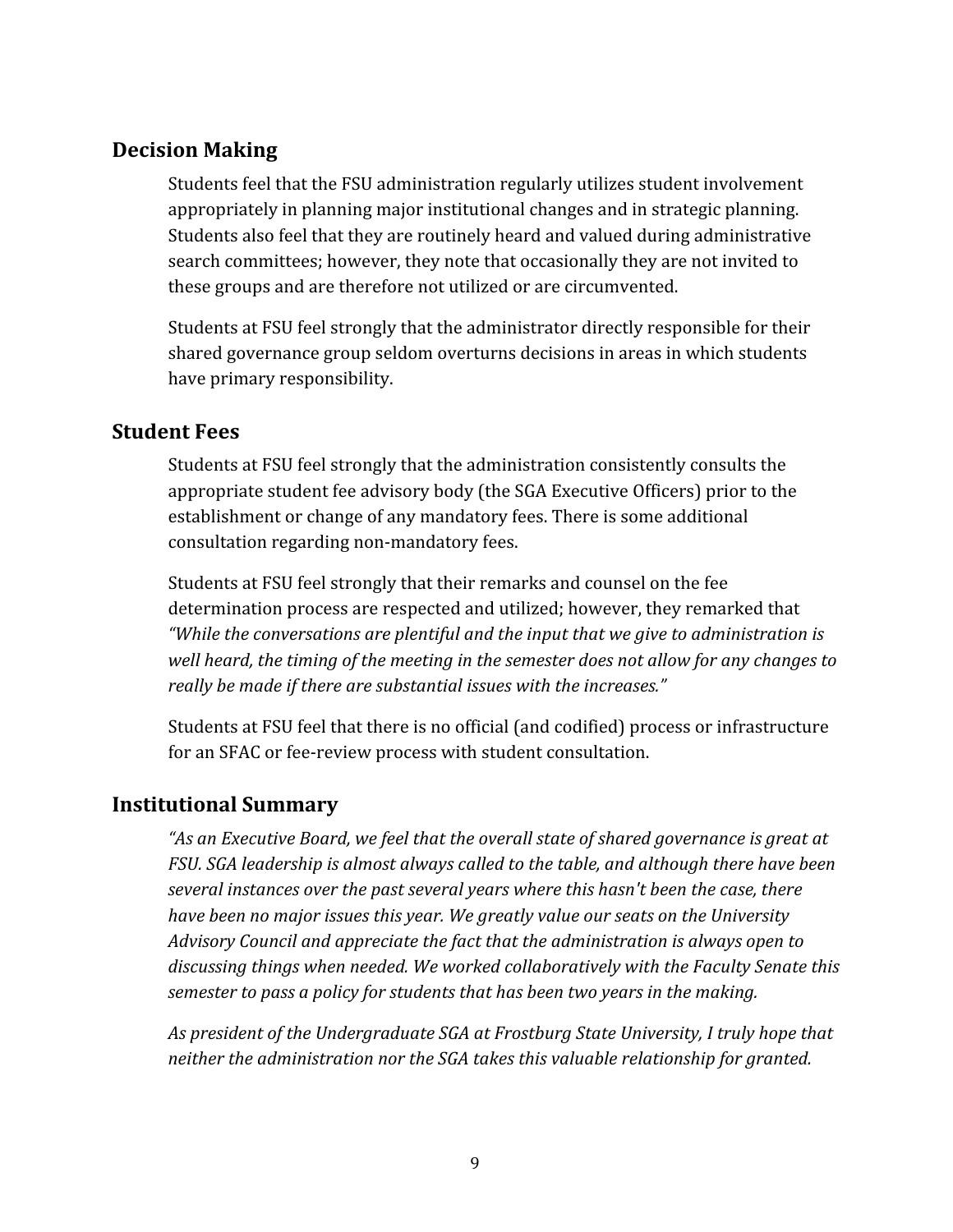*The willingness to include SGA on decisions and give us a seat at the table allows us to effectively serve as a bridge between the administration and the student body. "*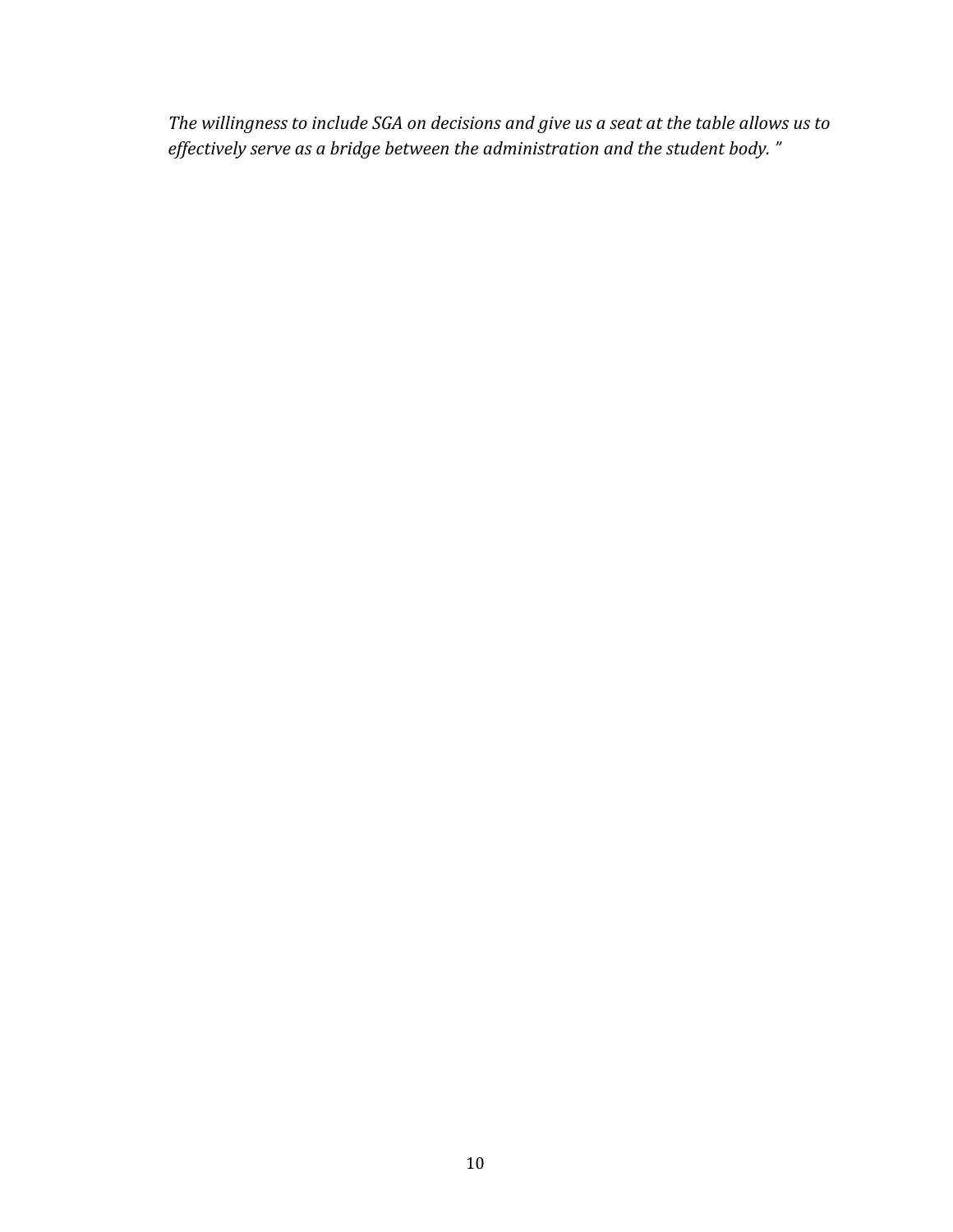## <span id="page-11-0"></span>**Salisbury University**

The USMSC received two responses meant to be representative of **Undergraduate Students** and **Graduate Students** at SU. The reflections of the **SGA Chief of Staff** and the **GSA President**, respectively, are reflected in the completion of the State of Shared Governance Survey.



#### <span id="page-11-1"></span>**General Satisfaction with Shared Governance**

**Undergraduate students** at SU feel strongly that the administration supports student involvement in shared governance. While they feel that processes and structures are not clearly defined in governance documents, they are on the fence regarding the value that is placed on and action steps that are taken to address student concerns brought up.

**Graduate students** at SU feel that the administration is neither supportive or unsupportive of student involvement in shared governance. They **do not** feel that processes and structures are clearly outlined in governance documents, but they do feel that there are steps taken to address concerns that are brought up. They also feel that shared governance has not changed from last year to this year.

#### <span id="page-11-2"></span>**Communication**

**Undergraduate students** feel strongly that both members of the SU Administration and members of the SU faculty are accessible to meet to discuss student concerns that both take explicit steps to address and/or mitigate any concerns raised. They also expressed concern regarding the existence of a clear process to carry issues raised by students to the larger administration.

**Graduate students** at SU feel that both members of the SU Administration and members of the SU faculty are **not** accessible to meet to discuss student concerns nor take explicit steps to address and/or mitigate any concerns raised. They expressed difficulty working around availabilities from administrators as well as a significant lack of interest in hearing and addressing student concerns from faculty.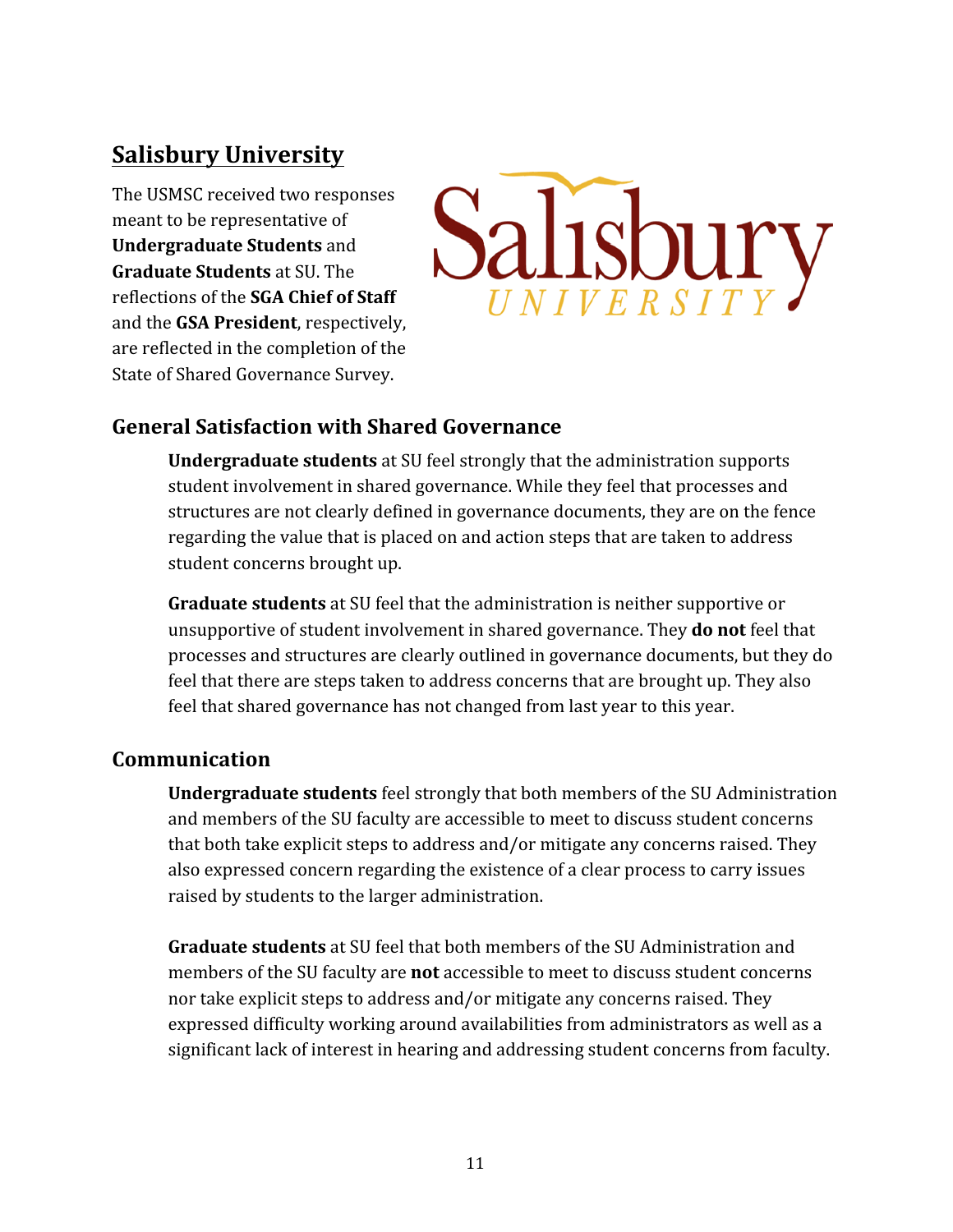#### <span id="page-12-0"></span>**Interactions with Senior Administrators**

Both **graduate** and **undergraduate students** feel that the President seeks meaningful student input on issues in which students have an appropriate interest and that the President seldom overturns decisions and recommendations in areas where students have primary responsibility.

*Note: This is felt less strongly by graduate students.*

**Undergraduate students** at SU feel that they have a good working relationship with the Vice President for Student Affairs.

**Graduate students** at SU feel that they have a complicated working relationship with the Dean for Graduate Studies & Research.

#### <span id="page-12-1"></span>**Decision Making**

**Undergraduate students** at SU feel included in search committees for senior administrators. They feel that the administrator directly responsible for their shared governance group seldom overturns decisions in areas in which students have primary responsibility. They also feel that the SU administration utilizes student involvement appropriately in planning major institutional changes and strategic planning.

**Graduate students** at SU **do not** feel included or valued in search committees for senior administrators *(Note: they do note that search committees have 1 to 2 students)*. They also **do not** feel that the SU administration utilizes student involvement appropriately in planning major institutional changes and strategic planning. They feel that the administrator directly responsible for their shared governance group seldom overturns decisions in areas in which students have primary responsibility.

#### <span id="page-12-2"></span>**Meet & Confer**

Though they have met once through the year, graduate students at SU are **on the fence** concerning the efficacy or their satisfaction with the implementation of the Meet & Confer process at SU. They generally feel that concerns are sometimes addressed after being brought to the administration. Their main area of concern is GA Stipends.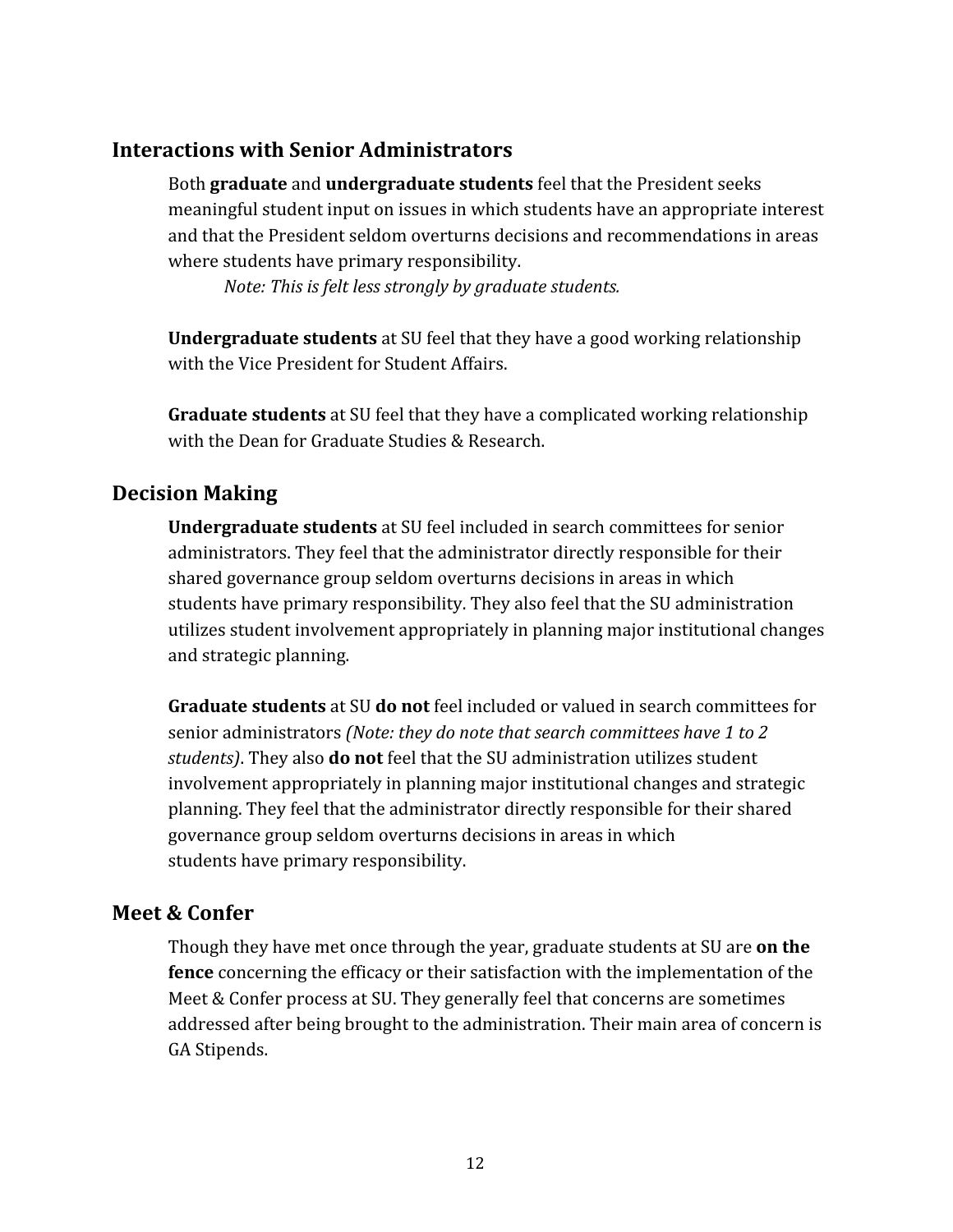#### <span id="page-13-0"></span>**Student Fees**

*Author Note: SU demonstrates a significant disparity in this section between graduate and undergraduate experiences with the student fee process. Undergraduate students ranked their satisfaction (1-10, 1 being lowest) at an 8, while the graduate students ranked it at 1.*

**Undergraduate students** at SU feel that the administration consistently consults the student fee advisory committee (SFAC) or responsible body prior to the establishment or change of any mandatory and non-mandatory fees. Students at SU feel that their remarks and counsel on the fee determination process is respected and utilized.

**Graduate students** at SU **do not** feel that the administration consistently consults the appropriate student fee advisory committee (SFAC) or responsible body prior to the establishment or change of any mandatory or non-mandatory fees. They **do not** feel that they have the opportunity for input in this area, therefore, they also **do not** feel that their input is valued.

#### <span id="page-13-1"></span>**Institutional Summary**

#### **Undergraduate Students**

*"Shared governance at Salisbury University is done very well aside from the few hiccups here and there. Largely, the administration is open to student opinions and encourages them. Student leaders are invited to attend most meetings regarding campus issues. All task forces/search committees always contain graduate and undergraduate student leaders, whose opinions are highly regarded, and their suggestions are often taken into consideration. The President also started hosting town halls to gain more student feedback on campus issues and implement changes to the administration to appease students with concerns. Most changes made to administration or some process on campus are discussed at length with student leaders prior to being implemented."*

#### **Graduate Students**

*"Faculty is the primary shared governance body that complains and is heard. Students are an afterthought."*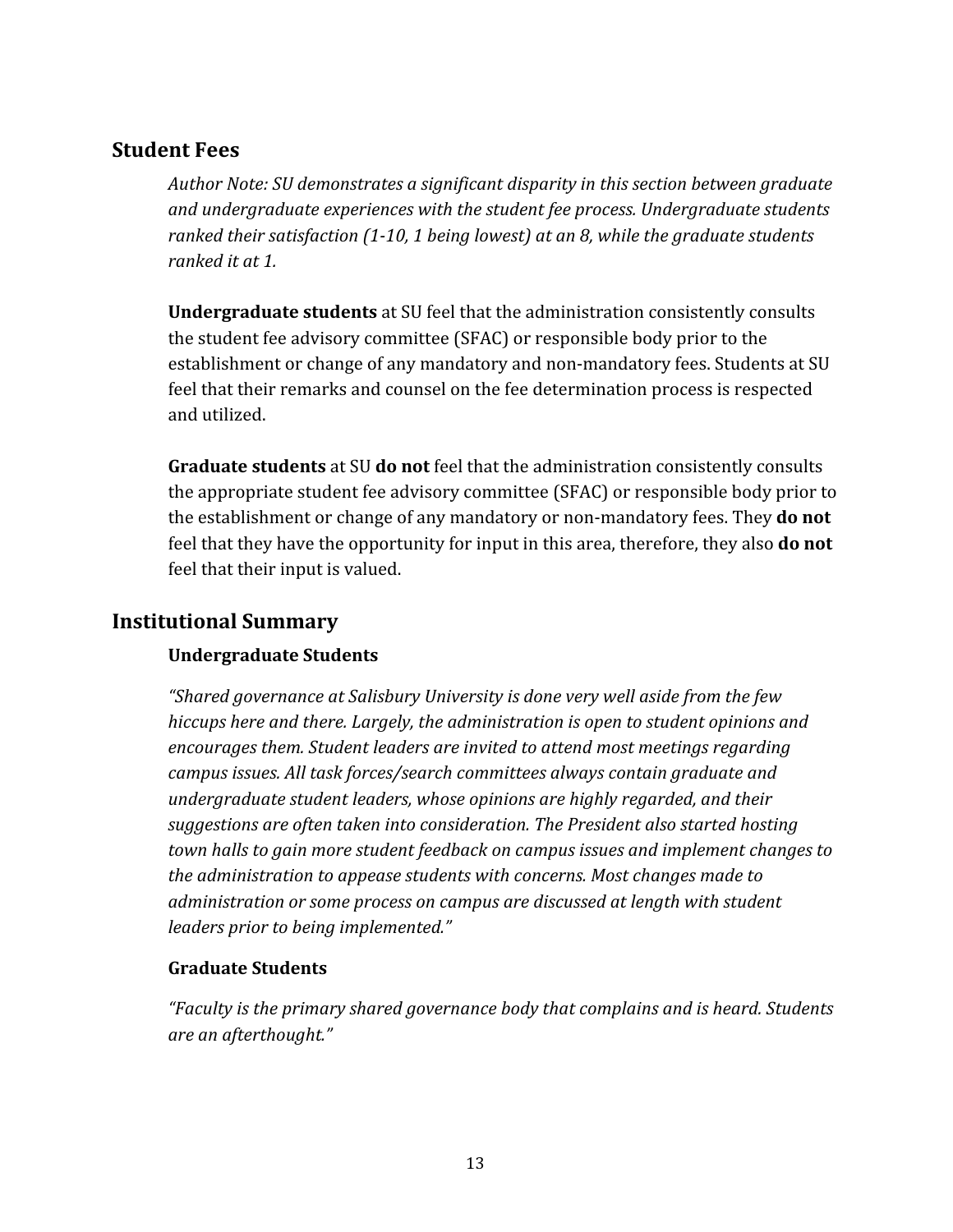## <span id="page-14-0"></span>**Towson University**

The USMSC received **no** response meant to be representative of students at TU.



The USMSC Executive Council is excited to work with Dr. Hurte or his designee in order to ensure the compliance of Towson University (TU) with BoR Policy I-6.00 (Policy on Shared Governance in the University System of Maryland). Due to not having a Shared Governance Survey submission and having little to no participation by student representatives in the USMSC, the USMSC cannot comment on the state of shared governance at TU.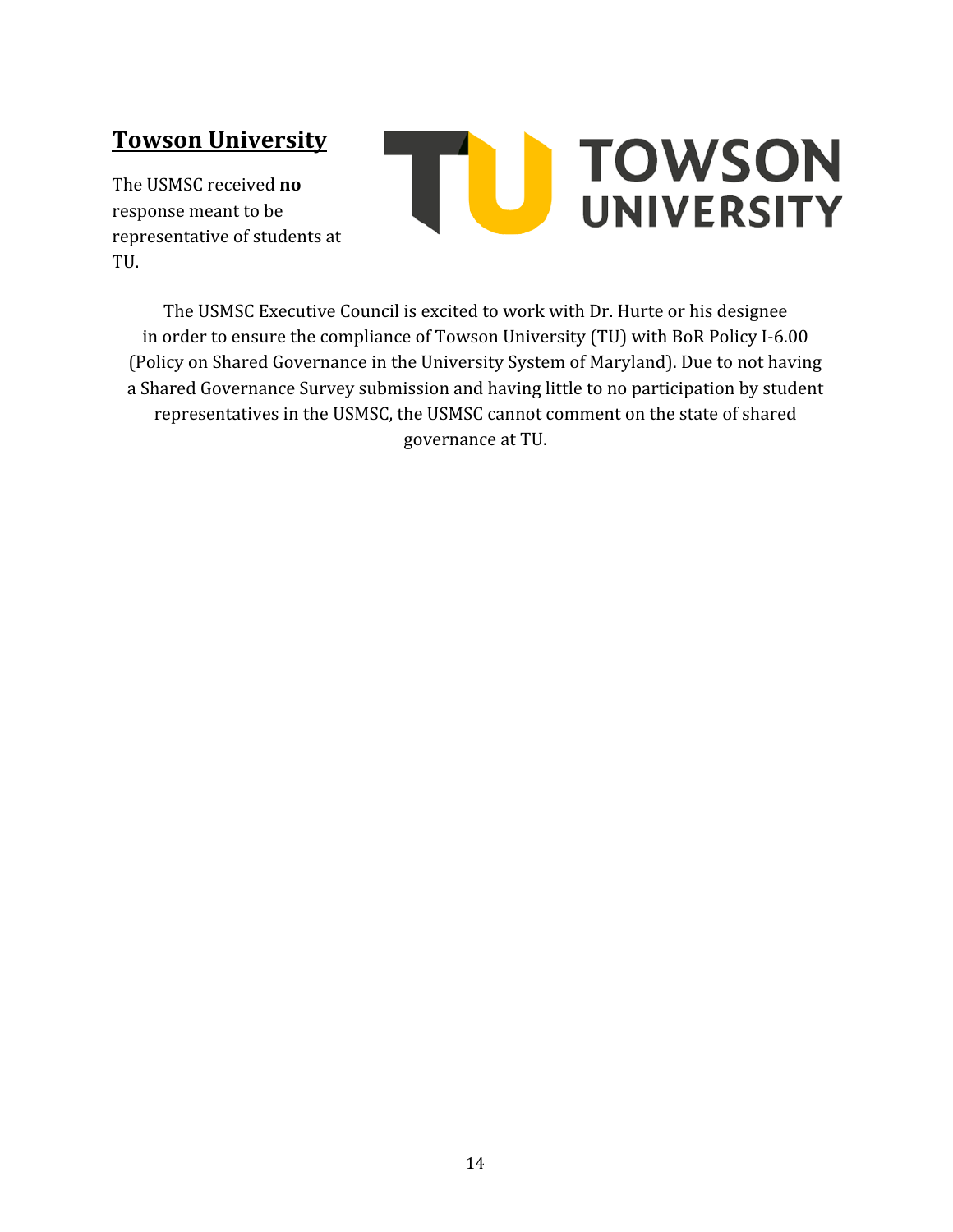## <span id="page-15-0"></span>**University of Baltimore**

The USMSC received **no** response meant to be representative of students at UB.



Anecdotally, through participation in the USMSC throughout the year, the state of shared governance at UB seems somewhat strong. There have been some concerns in regards to working with administration retroactively rather than proactively, but these were seemingly isolated cases and not indicative of a larger pattern.

Due to not having a Shared Governance Survey submission by student representatives to the USMSC, the USMSC cannot comment further on the state of shared governance at UB.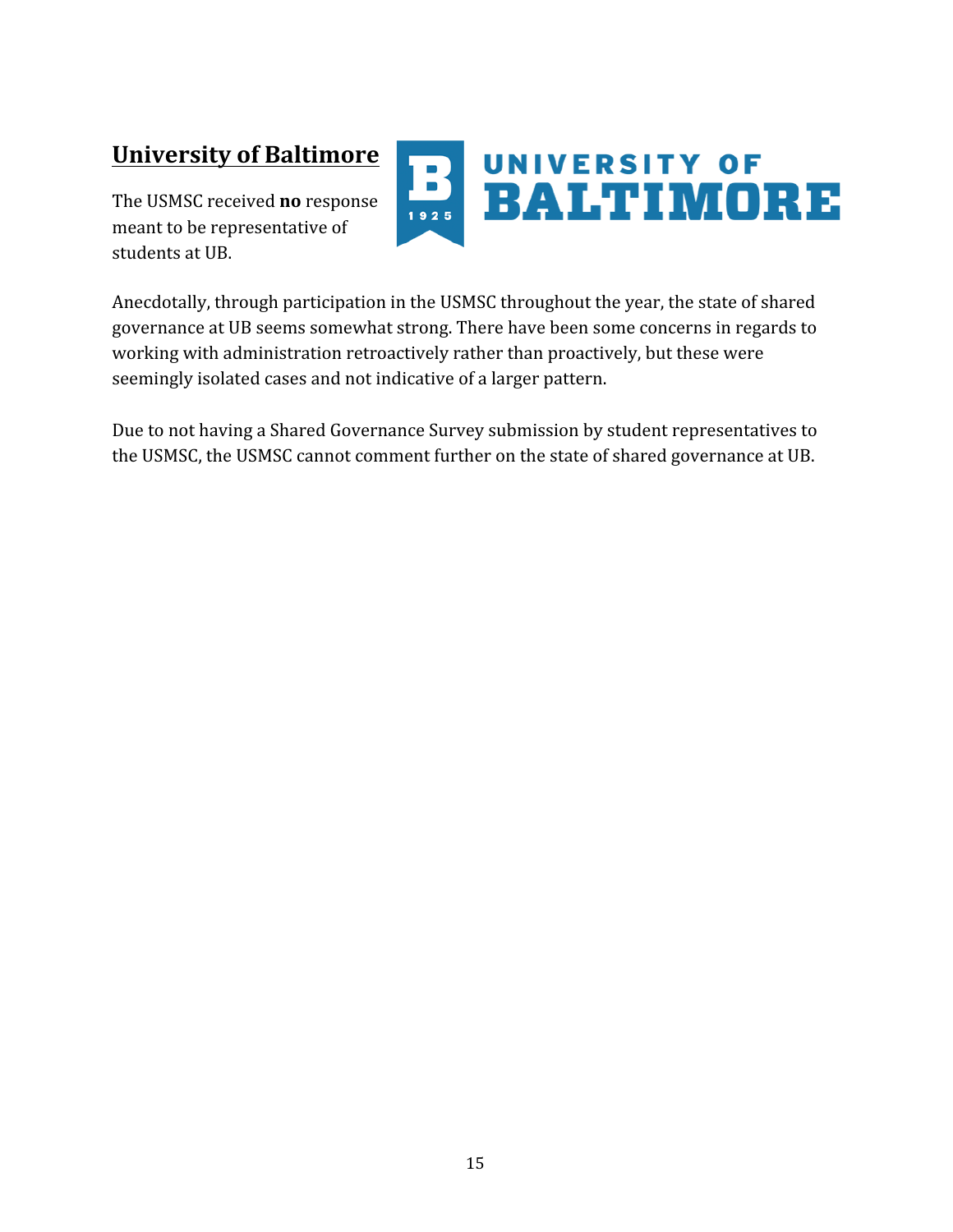## <span id="page-16-0"></span>**University of Maryland, Baltimore**

The USMSC received a response meant to be representative of **both Undergraduate and Graduate Students** at UMB. The **USGA Executive Board** was included in the completion of the State of Shared Governance Survey.



#### <span id="page-16-1"></span>**General Satisfaction with Shared Governance**

The administration at UMB is supportive of student involvement in shared governance. Students feel that their input is valued and that actions are taken to address concerns raised by students. However, students feel that processes and structures are not necessarily clearly defined in governance documents. Overall, students feel that shared governance has improved from last year's State of Shared Governance Report.

#### <span id="page-16-2"></span>**Communication**

Students at UMB feel that members of both the administration and faculty are accessible and able to meet with student leaders to discuss student concerns. Additionally, it is felt that the administration and faculty take explicit steps to address and/or mitigate the concerns. Students at UMB feel that there is a clear process in place to carry student concerns to the larger administration.

#### <span id="page-16-3"></span>**Interactions with Senior Administrators**

Students at UMB feel strongly that the President constantly seeks meaningful student input on issues that students have an appropriate interest in. Students also feel strongly that the President seldom overturns decisions and recommendations in areas where students have primary responsibility. Finally, students at UMB feel that they have an excellent working relationship with the Assistant Vice President of Student Affairs.

#### <span id="page-16-4"></span>**Decision Making**

Students are **on the fence** regarding their feelings regarding the fact that the UMB administration utilizes student involvement appropriately in planning major institutional changes and in strategic planning. Additionally, students at UMB feel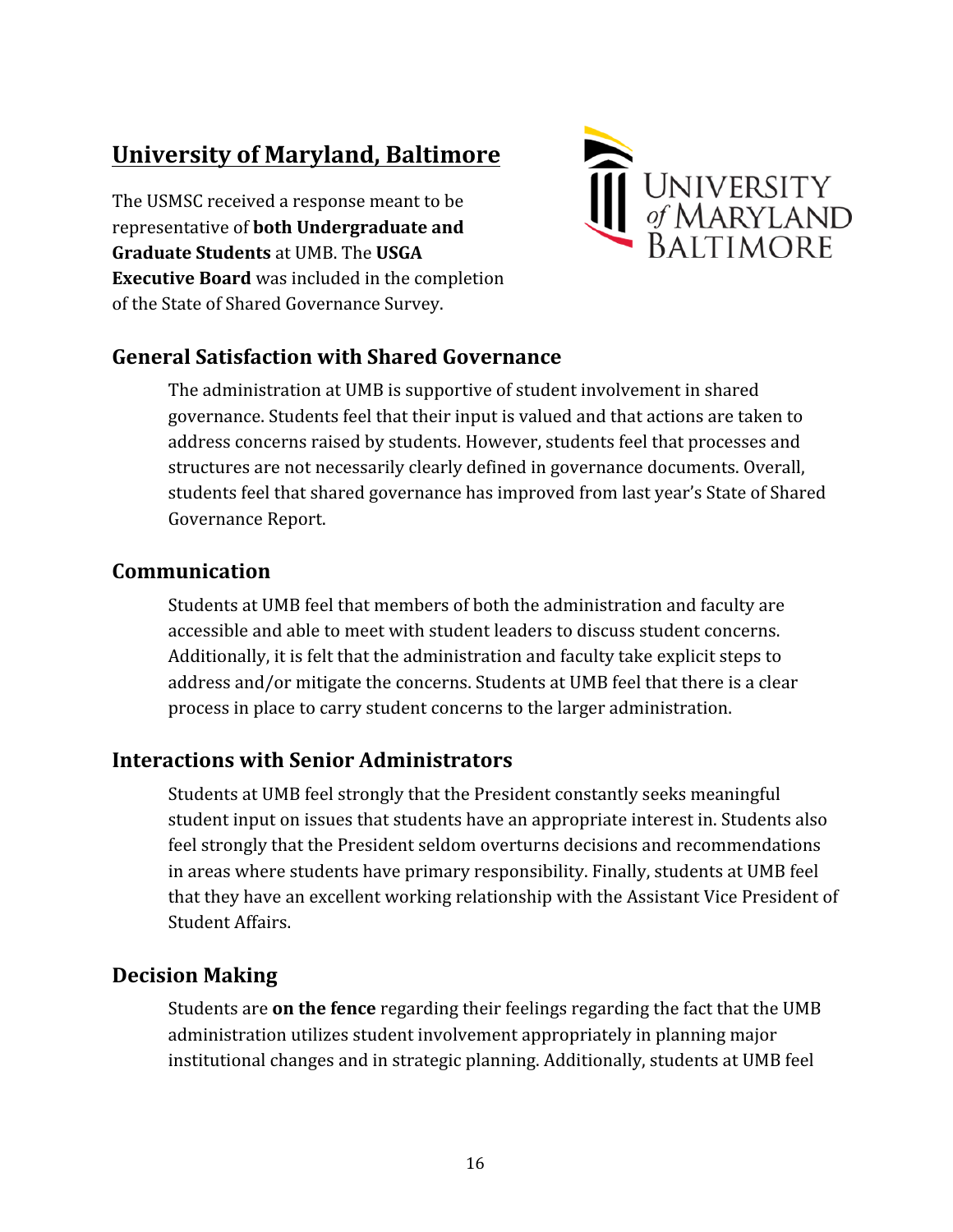both included in search committees for senior administrators and feel strongly that their opinions are valued on these search committees.

Students at UMB feel that the administrator directly responsible for their shared governance group seldom overturns decisions in areas in which students have a primary responsibility.

#### <span id="page-17-0"></span>**Meet & Confer**

Graduate students at UMB are generally very satisfied with the implementation of the Meet & Confer process at UMB. Graduate Assistants (GAs) through the Graduate Student Government met with administrators at least three times in FY20 to satisfy compliance with the Meet & Confer policy. They also felt that their concerns were addressed and mitigated by the administrators with whom they met. The main areas of concern raised at these meetings are as follows:

- Graduate Assistant Stipends
- Grievance Policies
- Health Insurance

#### <span id="page-17-1"></span>**Student Fees**

Students at UMB feel strongly that the administration consistently consults the UMB Student Fees Committee prior to the establishment or change of any mandatory and non-mandatory fees through a *"yearly process [that] works very well"*. Students at UMB feel strongly that their remarks and counsel on the fee determination process is respected and utilized.

*Important Note: Students at UMB indicated that despite the effective process that exists, there was one instance where mandatory fees were increased without student consultation and one instance where non-mandatory fees were increased without student consultation.*

#### <span id="page-17-2"></span>**Institutional Summary**

*"Overall*…*[shared governance] works very well [as] everything is streamlined. [The] USGA Senate decides the budget for student activities for the year, and the administration works with us to make the events successful. Student feedback and input of USGA are taken into consideration when new policies are implemented. We had an issue of the Student Health Insurance being changed without student input for 2019-2020. We now have a Student Health Insurance Advisory Board (comprised of*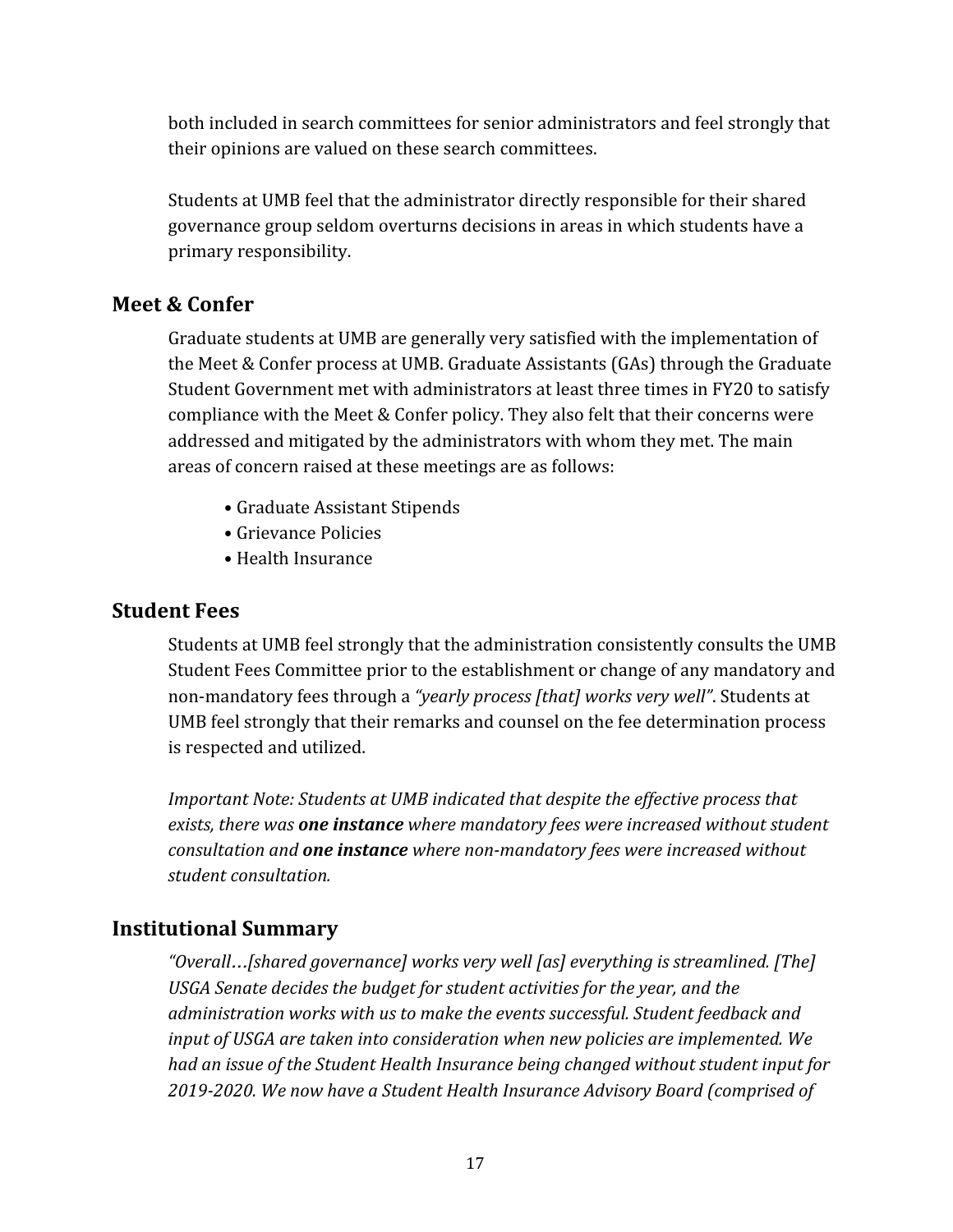*students) that is working with UMB Leadership on policies for 2020-2021 and onwards. The Meet and Confer Committee has not experienced any issues with their meetings."*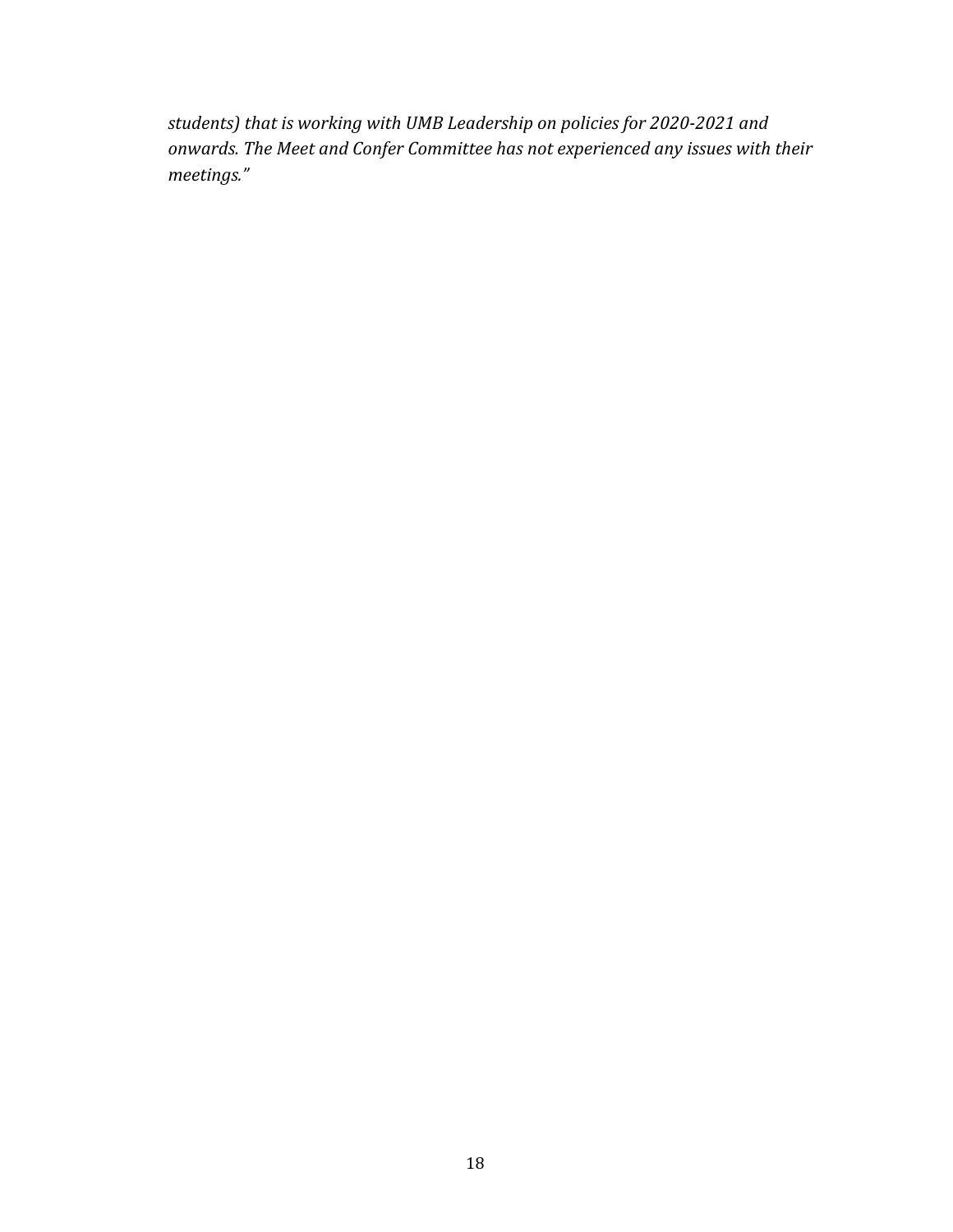## <span id="page-19-0"></span>**University of Maryland, Baltimore County**

The USMSC received a response meant to be representative of **Undergraduate Students** at UMB. The **SGA Executive Board and Speaker of the Senate** were included in the completion of the State of Shared Governance Survey.



#### <span id="page-19-1"></span>**General Satisfaction with Shared Governance**

Undergraduate students at UMBC generally feel satisfied with the current state of shared governance. They feel that the administration, in general, is supportive and that there are opportunities to provide feedback. Additionally, they feel that the procedures and structures are clearly defined in institutional documents. Finally, students indicated that the state of shared governance has **improved** since last year's State of Shared Governance Report.

#### <span id="page-19-2"></span>**Communication**

Students at UMBC feel that the administration is accessible and is willing to hear student concerns. Further, these administrators take explicit steps to address or otherwise mitigate these concerns. Additionally, students noted that there is a clear process in place to carry issues raised by student shared governance entities to the larger administration.

Students at UMBC feel that it is often **difficult** to engage with faculty leadership. When able, they **do not** feel that issues raised are addressed or mitigated by faculty leadership. Students noted that *"Students find it difficult to communicate directly with Faculty leadership; however, student shared governance leadership often finds it easier to raise concerns and see the steps that are being taken by Faculty leadership."*

#### <span id="page-19-3"></span>**Interactions with Senior Administrators**

Students at UMBC feel that the President seeks meaningful student input on issues that students have an appropriate interest in and that the President seldom overturns decisions and recommendations in areas where students have primary responsibility. Students feel that they have a complicated relationship with the Vice President of Student Affairs, the administrator directly over their organization.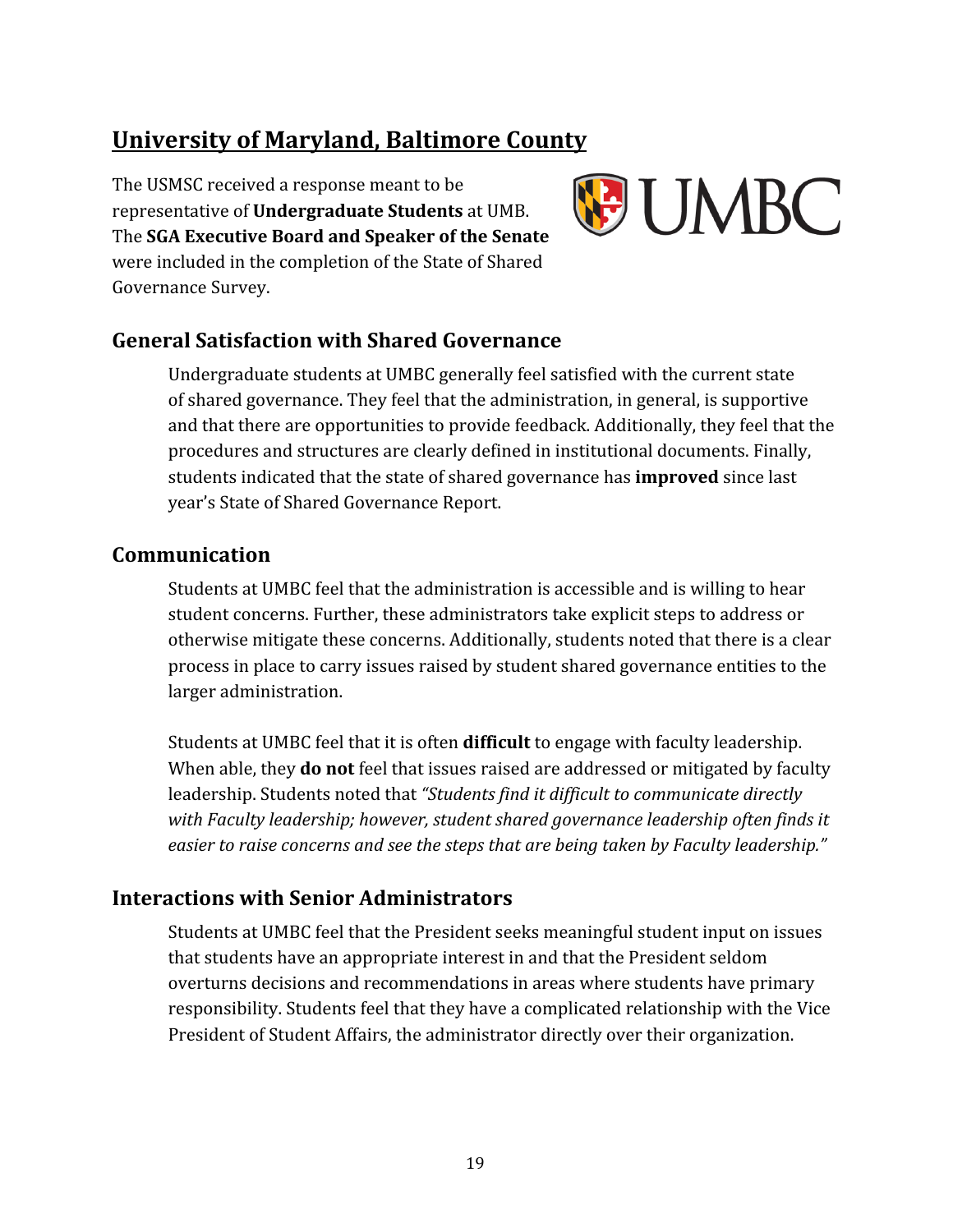#### <span id="page-20-0"></span>**Decision Making**

Undergraduate students at UMBC feel student opinions are utilized in planning major institutional changes and strategic planning. However, students **do not** feel included in senior administrator searches, nor do they feel that their input is respected or utilized. They noted that *"UMBC undergraduate leadership is often asked to sit on search committees for positions such as the SGA Advisor and Academic Advising positions, but are rarely included on search committees for senior administrators*…*[preventing] undergraduates from having meaningful input into who is being hired for senior administration positions."*

Furthermore, students also **do not** feel regularly supported by the administrator directly responsible for their governance organization and that this administrator **does** sometimes overturn their decisions in matters primarily relating to students.

#### <span id="page-20-1"></span>**Student Fees**

Students at UMBC feel that they are consulted on the implementation of mandatory and non-mandatory fees and that their input is valued as part of the process. The note that *"The Student Activity Fee Review Board often works collaboratively with SGA in order to aid in ensuring our budget demonstrates our needs and wants for the fiscal year."*

Despite their positive feelings regarding the Student Fee process, students at UMBC noted the following **concern** regarding the 2019-2020 fee process: *"During the budget presentation for the 2019-2020 fiscal year, there was a delay in the communication and approval of our budget. This delay required newly elected officers to respond to the comments and suggestions on the budget presented by last year's leadership. The SGA's newly elected leadership and officers were therefore required to vote on their own pay which presented a conflict of interest. This delay also meant that other organizations such as the UMBC Finance Board were unable to meet its own deadline in funding clubs by July 1st as the budget was not approved until the beginning of August."*

#### <span id="page-20-2"></span>**Institutional Summary**

*"Shared governance at UMBC has been good over the past year. However, we do feel that there can be some improvement in some areas of the shared governance process. One area would be the communication of any changes or addition of new policies or positions that could affect the way in which the Student Government Association*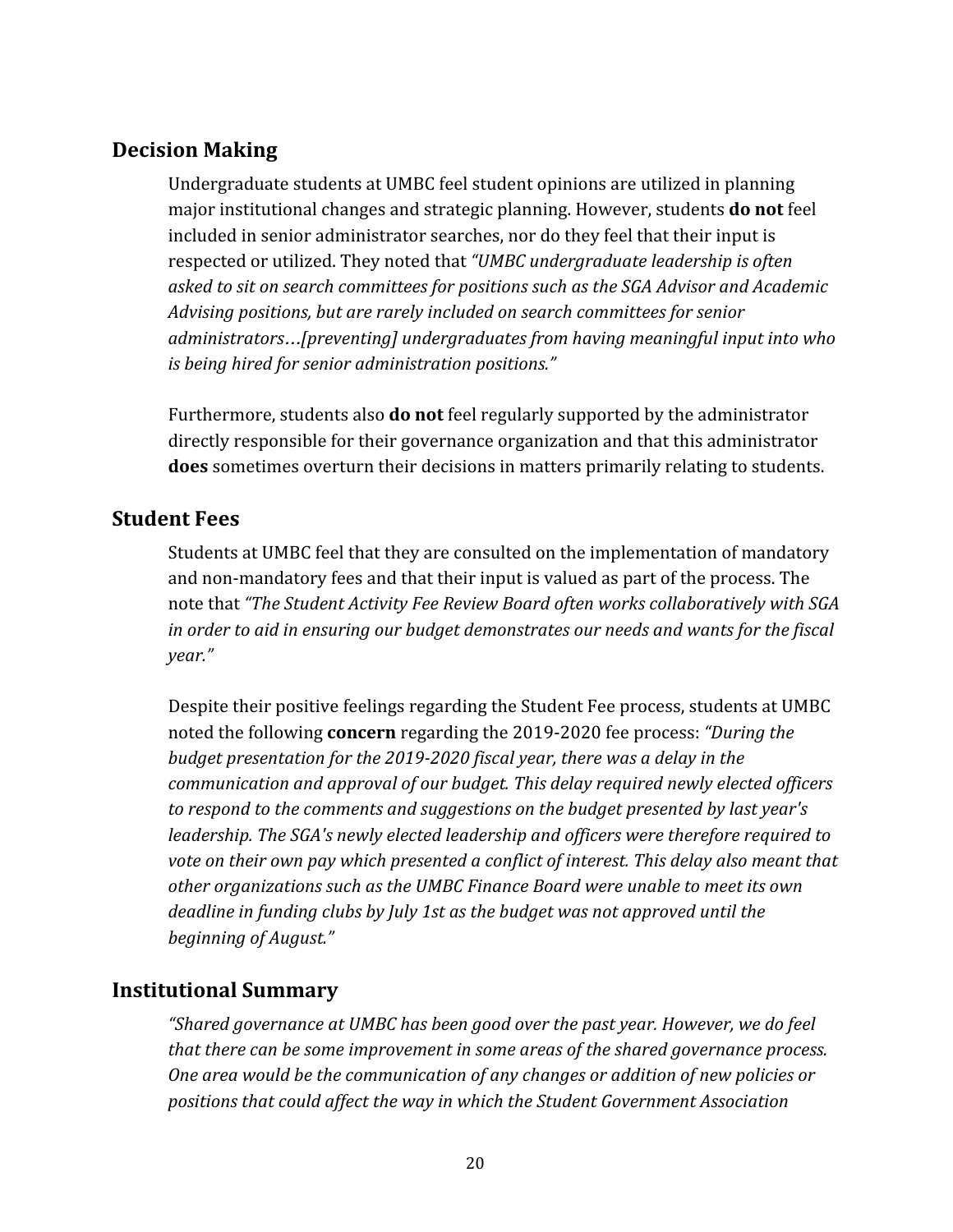*operates or would operate. Another area would be the need for decisions that could impact SGA operations (such as the passing of the SGA budget) to be conducted in a timely manner and allow student leaders to prepare for any delays in its passage. Shared governance at UMBC lacks outreach to the student body and should attempt to improve the ways in which meaningful responses are gathered from the student voice.*

*During COVID-19 the Shared Governance Student Leaders have been frequently been contacted about the various initiatives and decisions the University was taking or dealing with regarding students and fully receptive to feedback. In a time where student input and feedback are most important, it was constantly included in all matters involving students and continues to be the case throughout the rest of the semester."*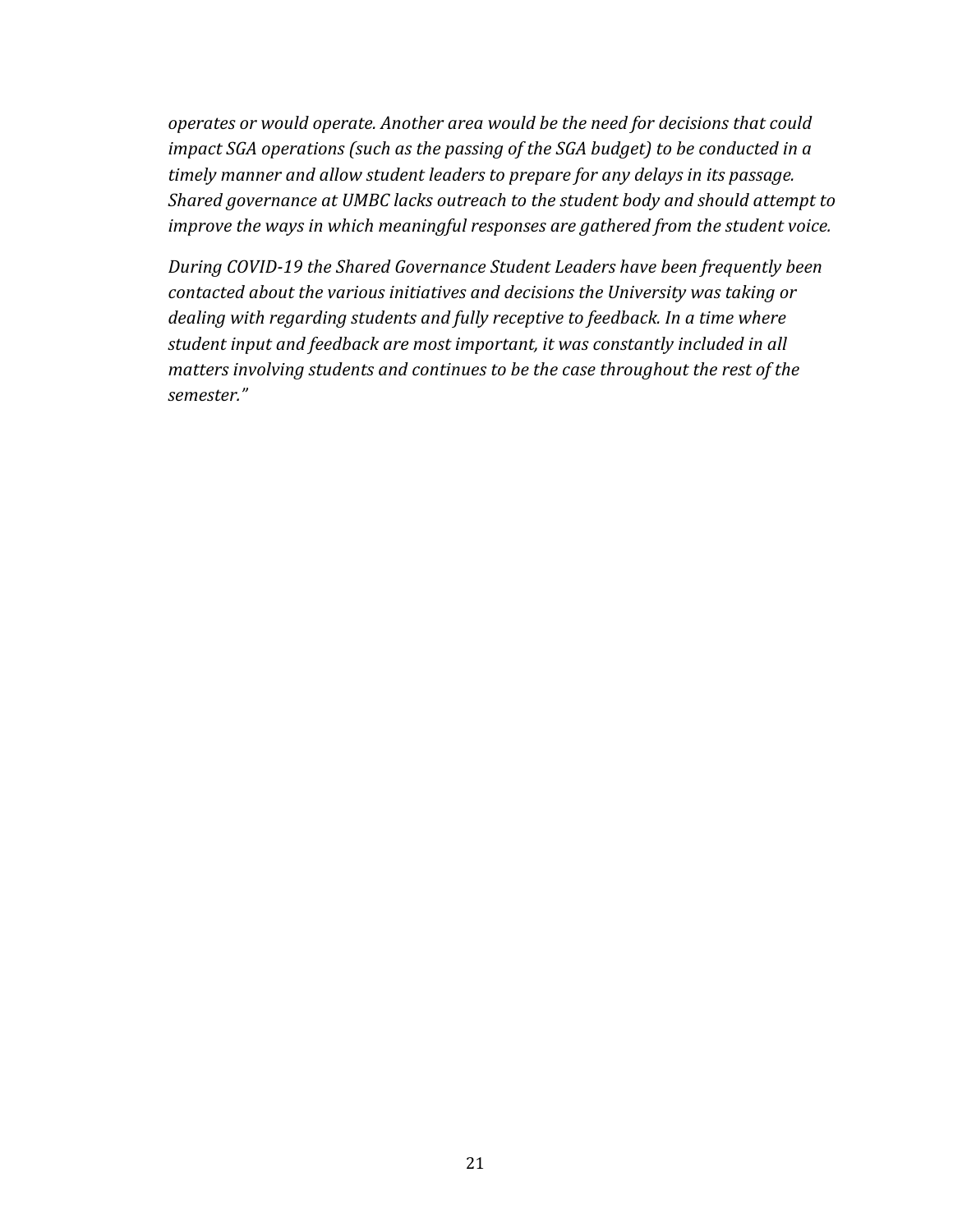## <span id="page-22-0"></span>**University of Maryland Center for Environmental Science**

The USMSC received a response meant to be representative of **Graduate Students** at UMCES. The **Individual Labs** were each consulted in the **Chair** and **Co-Chair's** completion of the State of Shared Governance Survey.



#### <span id="page-22-1"></span>**General Satisfaction with Shared Governance**

Students feel that the administration at UMCES is very supportive of student involvement in shared governance. They also feel that students have the opportunity to provide feedback on the state of shared governance and that substantive action is taken to address any issues illuminated in this feedback. Furthermore, processes and structures are seen to be clearly defined in governance documents. Finally, students note that the state of shared governance has improved since the last writing of this report.

#### <span id="page-22-2"></span>**Communication**

UMCES students feel that members of the administration at UMCES and student leaders can meet to discuss student concerns and the administration takes explicit steps to address and/or mitigate the concerns. Students at UMCES feel the same way with regard to ease of access to faculty leadership as well as their responsiveness to student concerns to an even greater degree. Students at UMCES feel that there is a clear process in place to carry student concerns to the larger administration.

#### <span id="page-22-3"></span>**Interactions with Senior Administrators**

Students at UMCES feel that the President seeks meaningful student input on issues that students have an appropriate interest in and that the President seldom overturns decisions and recommendations in areas where students have primary responsibility. Students at UMCES feel that they have an excellent working relationship with both the Vice President for Education and Assistant Vice President for Education.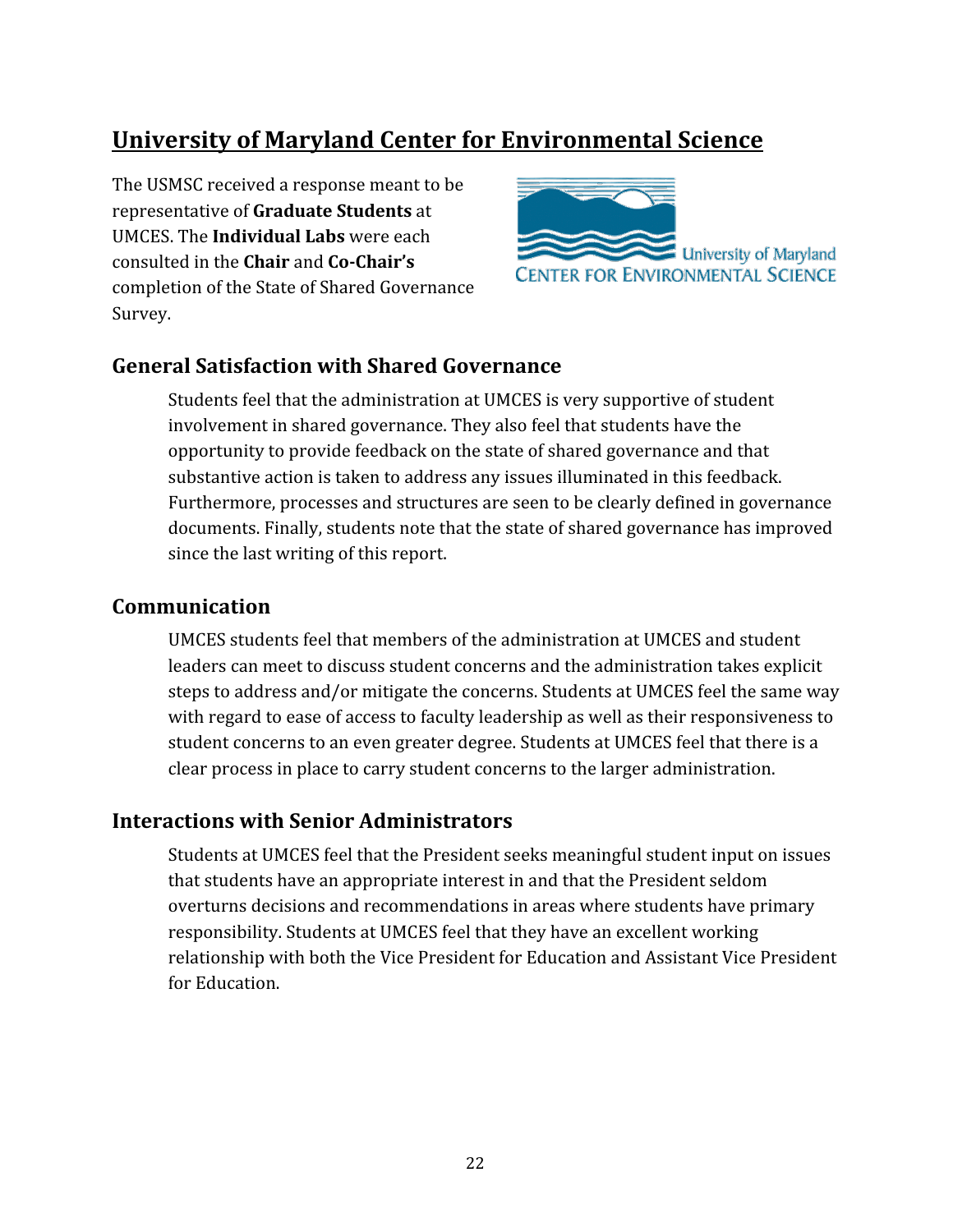#### <span id="page-23-0"></span>**Decision Making**

Students feel that the UMCES administration utilizes student involvement appropriately in planning major institutional changes and, to a lesser extent, strategic planning.

Students at UMCES feel included in senior administrator searches, which is an improvement from last year's report. However, there are still lingering concerns regarding the value placed on student input during these searches.

Students at UMCES feel that the administrator directly responsible for their shared governance group seldom overturns decisions in areas in which students have a primary responsibility.

#### <span id="page-23-1"></span>**Meet & Confer**

Graduate students at UMCES are satisfied with the implementation of the Meet & Confer process at UMCES. Graduate assistants (GAs) through the full Graduate Council met with administrators at least three times in FY20, satisfying compliance with the Meet & Confer policy. They report that they felt that their concerns were addressed and explicit steps were taken to mitigate them, though not perfectly. Their main areas of concern are as follows:

- Graduate Assistant hours/per week expectations
- Collective Bargaining
- Comprehensive Exam Guidelines
- Shared Governance

#### <span id="page-23-2"></span>**Student Fees**

UMCES students are able to apply to have their fees from the University of Maryland College Park waived through the MEES Program Office at College Park. This year, they noted the following observation regarding the implementation of this process: *"There can be some issues in making sure things are waived. A new form was introduced this year that changed the process and there was some confusion there because it was a new process at the beginning of the semester. It could have been announced or advertised a bit better, but everything was hectic with personnel changes and the beginning of the new semester. "*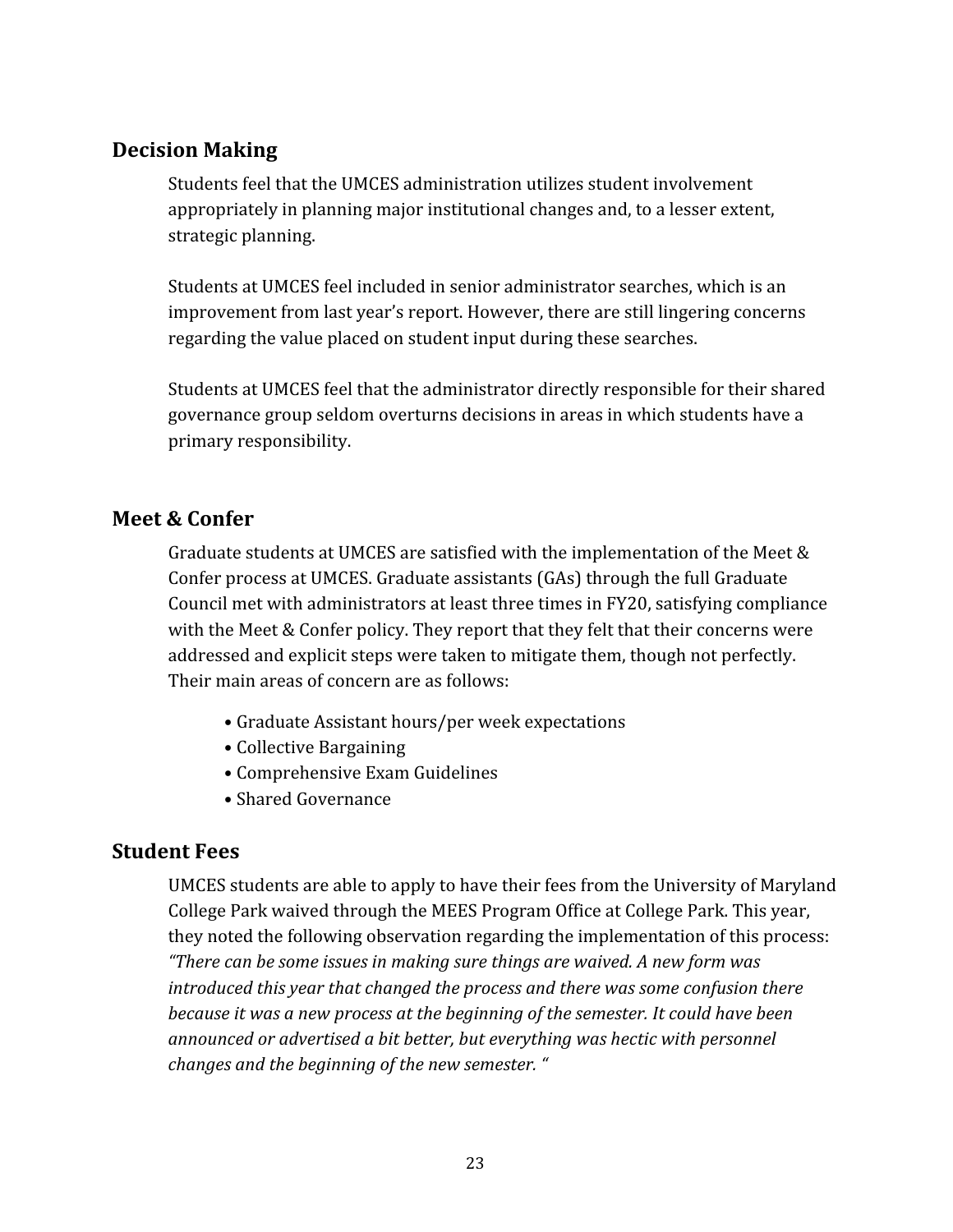#### <span id="page-24-0"></span>**Institutional Summary**

*"Overall, shared governance at UMCES is strong. Generally at each lab, there is a positive experience, students are included in search committees, faculty meetings, administrative council meetings, and lab directors are open to meeting with the students. We have open lines of communication with the Vice President for Education's office, the President's office, and other senior administration as well."*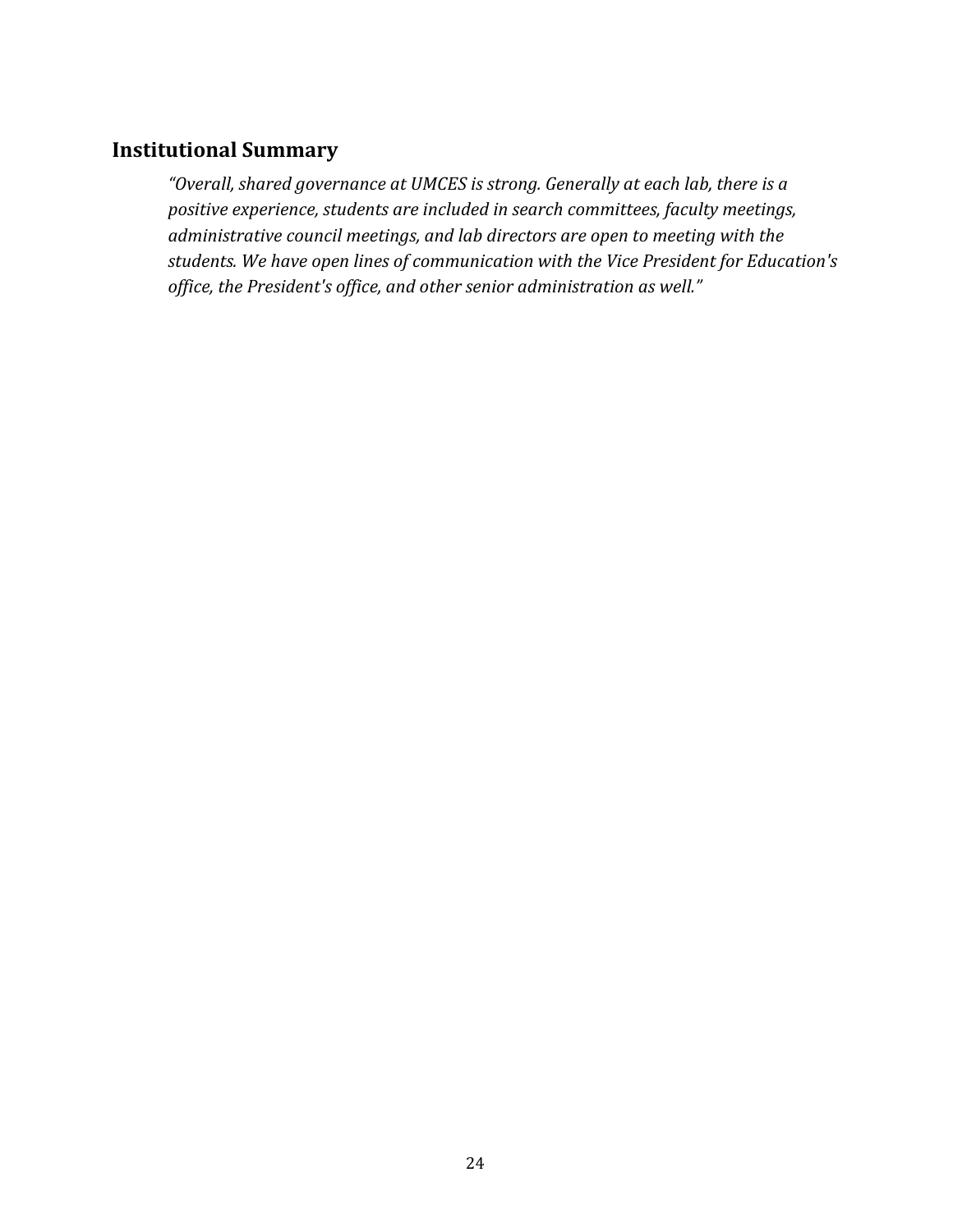## <span id="page-25-0"></span>**University of Maryland College Park**

The USMSC received a response meant to be representative of **Graduate Students** at UMCP. The **GSG President** with consultation from **GSG Senators and involved**



<span id="page-25-1"></span>**students** in the completion of the State of Shared Governance Survey.

#### **General Satisfaction with Shared Governance**

Graduate students at UMCP feel that the administration is supportive of shared governance, but that shared governance is not necessarily working well overall. Students also feel that structures and processes that allow for shared governance on campus are well-defined. Finally, students feel that overall, shared governance has generally improved since last year's State of Shared Governance Report.

#### <span id="page-25-2"></span>**Communication**

Students feel that, with the exception of the Provost, the administration is accessible to hear student concerns and takes steps to mitigate these concerns. They feel also that faculty leadership is accessible to hear and take steps to mitigate student concerns. Finally, students feel that there is a clear process in place to carry issues raised by students to the larger administration.

#### <span id="page-25-3"></span>**Interactions with Senior Administrators**

Graduate students at UMCP feel that the President **does** seek meaningful student input on issues that students have an appropriate interest in. Students also feel that the President sometimes overturns decisions and recommendations in areas where students have a primary responsibility, which they note primarily comes in the realm of student fees. Finally, the graduate students at UMCP feel that they have a good working relationship with the Vice President of Student Affairs, who is directly responsible for their organization, as well as the Graduate School team and Dean, the President, and many of the other Vice Presidents and Deans.

#### <span id="page-25-4"></span>**Decision Making**

Students at UMCP feel that the administration utilizes student involvement appropriately in planning major institutional changes and in strategic planning.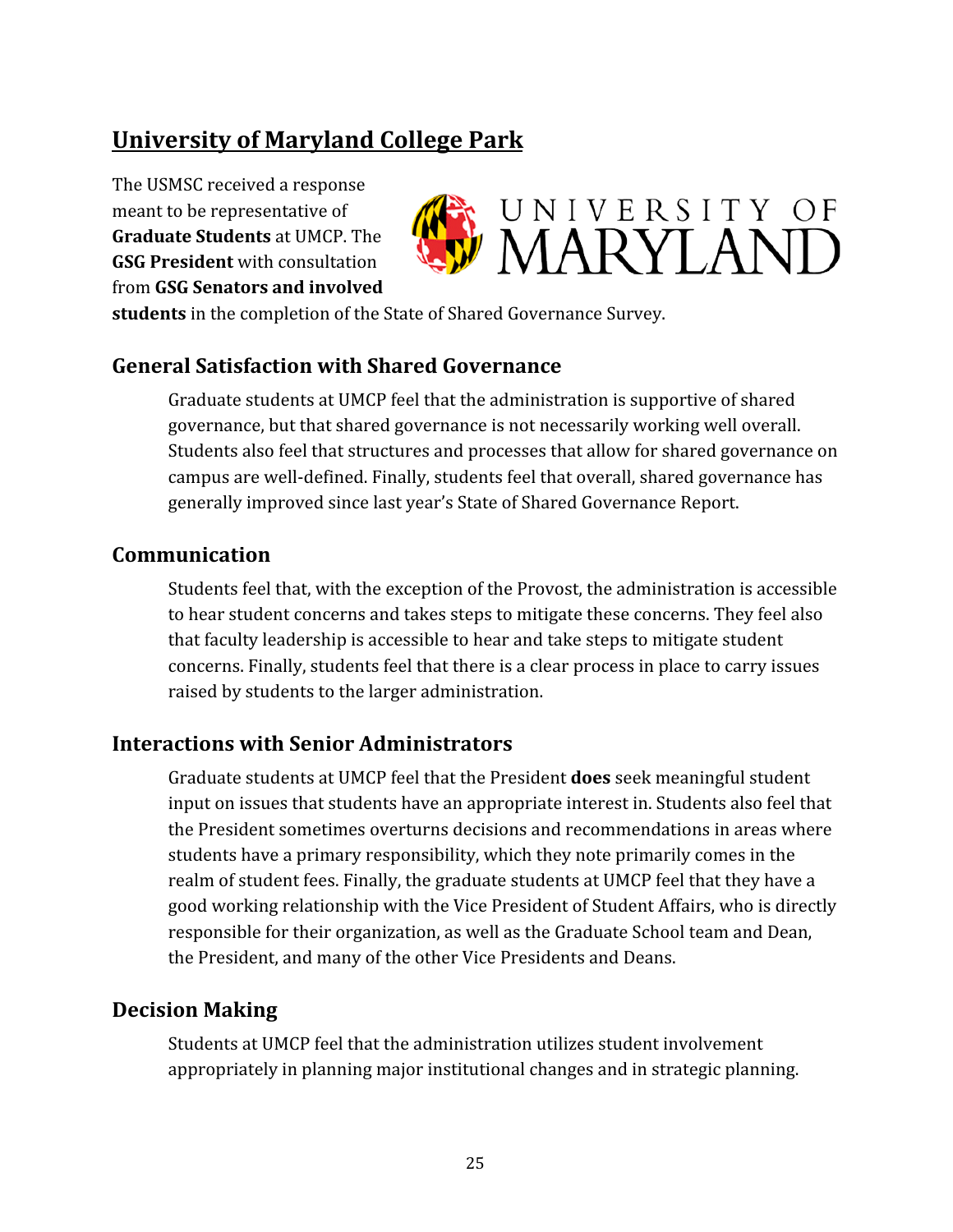They also feel that they are consistently recruited for senior administration searches and that their input is respected and utilized in these administrative searches.

Finally, students at UMCP feel that the administrator directly responsible for their shared governance group seldom overturns decisions in areas in which students have a primary responsibility.

#### <span id="page-26-0"></span>**Meet & Confer**

Graduate students at UMCP are unsatisfied with the implementation of the Meet & Confer process at UMCP. Graduate assistants (GAs), through the GA Advisory Committee, met with administrators twice in FY20, in compliance with the Meet & Confer policy. They also felt that their concerns were **not** addressed or mitigated by the administrators with whom they met. They report: *"[The success of this process] depends both on the administrator and what the concern is. Dean Fetter is trying to help, but there are principled differences at times. The Provost is less present and has little follow-through. The follow-through that exists happens from the [Graduate] Dean and not from the Provost. [This is also] not proactive. The process is inherently flawed as we know as it is "meet and confer" and not "meet, confer, follow-through" (no accountability.)"*

Their main areas of concern are as follows:

- Graduate Assistant Stipends
- Graduate Assistant hours/per week expectations
- Grievance Policies
- Health Insurance
- "Leave" Policies
- Policies and Practices Inconsistencies
- Having to deal with the "whims" of advisors and supervisors
- Being dismissed and devalued
- Title IX Issues

#### <span id="page-26-1"></span>**Student Fees**

Students at UMCP **do not** feel that the administration consistently consults the Committee for the Review of Student Fees, the body responsible for student consultations on fees, prior to the establishment or change of any mandatory fee. Students note **two instances this year** of mandatory fees being changed without consultation. Students **do** feel, however, that they are consulted with any changes to non-mandatory fees.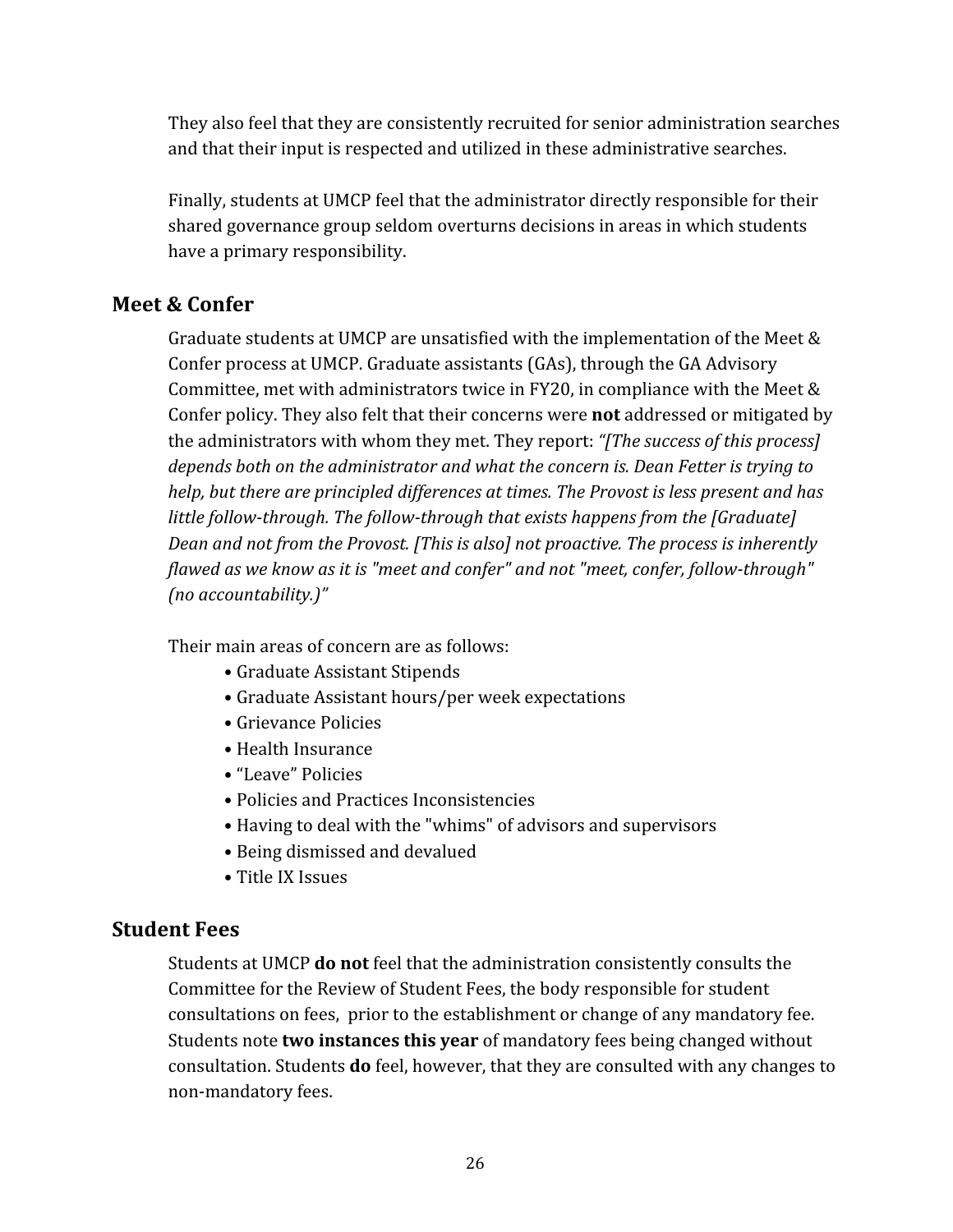Graduates feel that their input is not respected or utilized on the Committee for the Review of Student Fees. They note that *"The consultation is dismissed/ignored too often and/or without the advisory groups understanding why votes and recommendations are not followed or acted upon"* while also noting that *"The Comptroller is amazing. [Other] units vary, [and the students with the Committee for the Review of Student Fees] feel dismissed a lot."*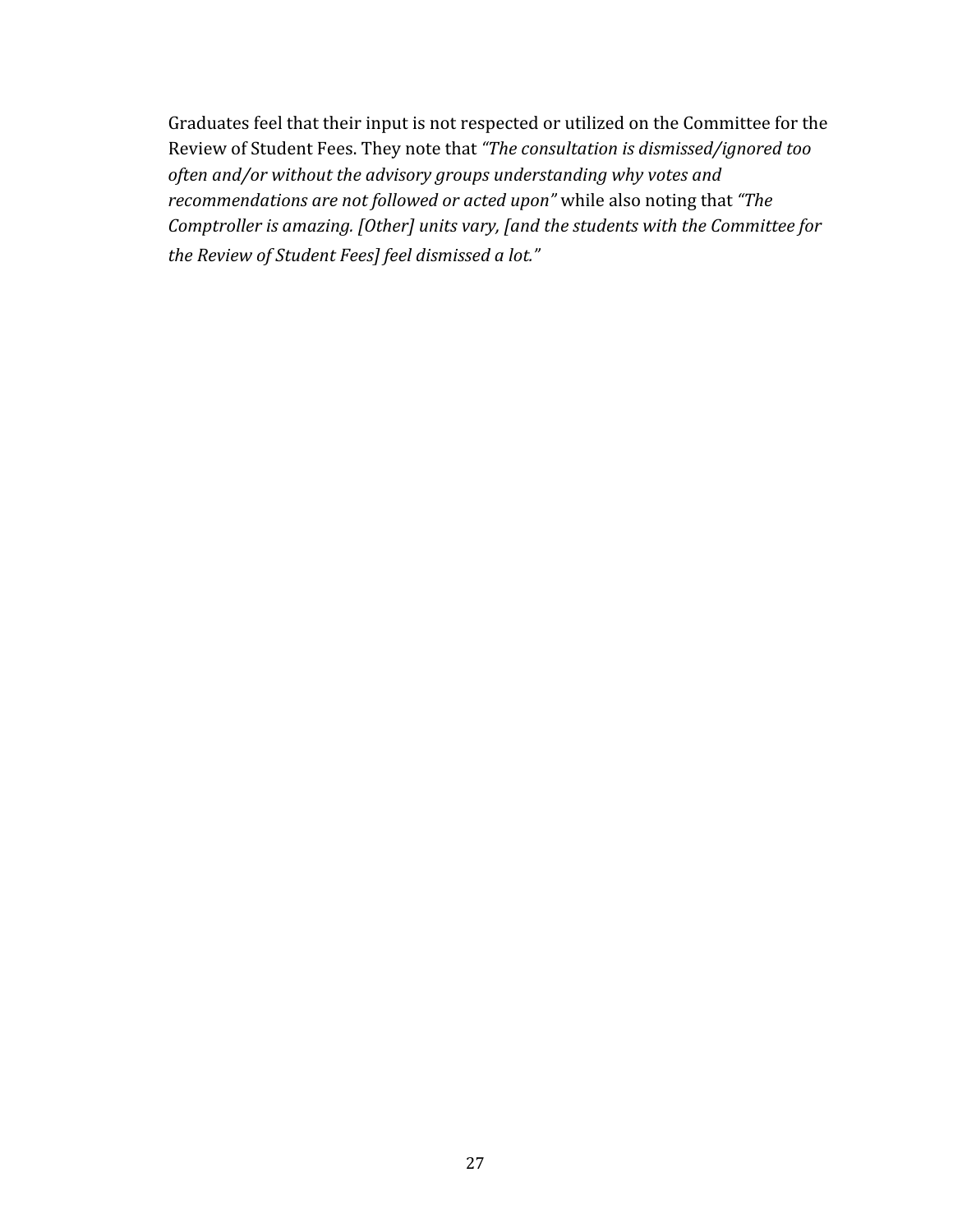## <span id="page-28-0"></span>**University of Maryland Eastern Shore**

The USMSC received a response meant to be representative of **Graduate Students** at UMES. The reflections of the **GSA President** are represented in the completion of the State of Shared Governance Survey.



#### <span id="page-28-1"></span>**General Satisfaction with Shared Governance**

Students feel that the administration at UMES is supportive of student involvement in shared governance and that substantive action is taken to address any issues illuminated in student feedback raised with administration. Furthermore, students feel that processes and structures are seen to be clearly defined in governance documents. Finally, students at UMES noted that the state of shared governance at UMES has improved since last year's State of Shared Governance Report.

#### <span id="page-28-2"></span>**Communication**

UMES students feel that both members of the administration and members of faculty leadership at UMES are accessible to meet with student leaders to discuss student concerns and that both the administration and faculty leadership take explicit steps to address and/or mitigate the concerns raised. Additionally, students at UMES feel that there is a clear process in place to carry student concerns to the larger administration.

#### <span id="page-28-3"></span>**Interactions with Senior Administrators**

Students at UMES feel strongly that the President seeks meaningful student input on issues in which students have an appropriate interest but not a primary responsibility. They also feel that the President seldom overturns decisions and recommendations in areas where students have primary responsibility. Students at UMES also feel that they have an excellent working relationship with the Dean of Graduate Studies

#### <span id="page-28-4"></span>**Decision Making**

 Students feel that the UMES administration utilizes student involvement appropriately in planning major institutional changes and strategic planning.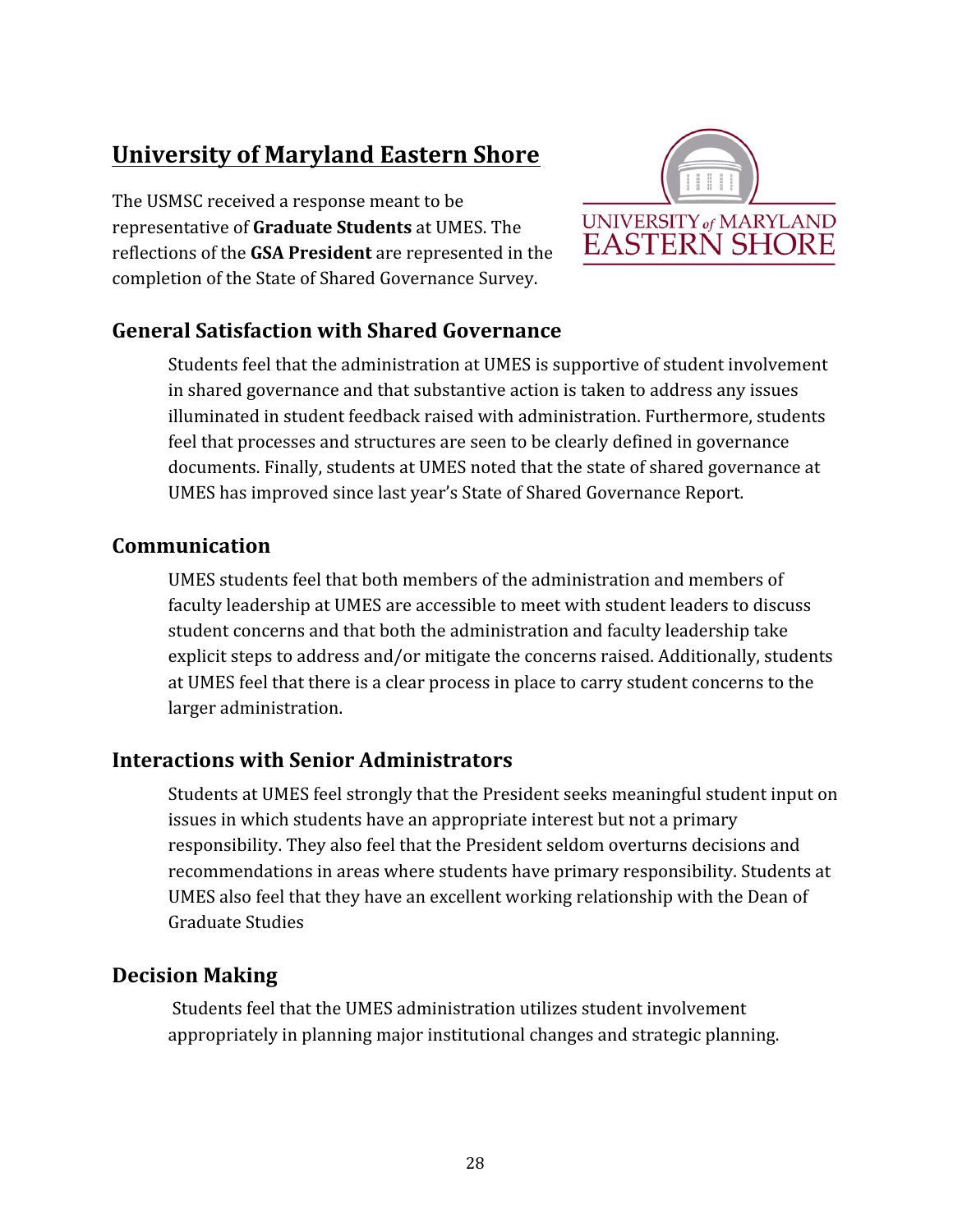Students at UMES **do not** feel included and respected in search committees for senior administrators, noting they have *"little to no [inclusion]."*

Students at UMES feel that the administrator directly responsible for their shared governance group seldom overturns decisions in areas in which students have a primary responsibility.

#### <span id="page-29-0"></span>**Meet & Confer**

Graduate students at UMES are fairly satisfied with the implementation of the Meet & Confer process at UMES. Graduate assistants (GAs), through the Graduate Student Government, met with administrators at least three times in FY20 in compliance with the Meet & Confer policy. They report that they felt that their concerns were addressed and explicit steps were taken to mitigate them. Their main areas of concern are as follows:

- Graduate Assistant Stipends
- Graduate Assistant hours/per week expectations
- Grievance policies

#### <span id="page-29-1"></span>**Student Fees**

Students at UMES feel that the administration generally consults the appropriate student fee advisory committee or other responsible body prior to the establishment or change of any mandatory fees or non-mandatory fees; however, they are unclear as to what body this is. Students indicated **three instances** when mandatory fees were increased **without** student consultation, as well as **three instances** when non-mandatory fees were increased **without** student consultation.

Students at UMES feel that their remarks and counsel on the fee determination process is generally respected and utilized, and generally feel satisfied with the student fee consultation process; however, they note that they are still working to improve this process moving forward.

#### <span id="page-29-2"></span>**Institutional Summary**

*"With having a new set of administration within the last year we are working diligently to make sure shared governance is in place. We are all trying to make the transition as easy as possible and establish relationships between all parties. It is a work in progress but improvements have already been made on behalf of the students. The administration is trying their hardest and putting their best foot forward to make*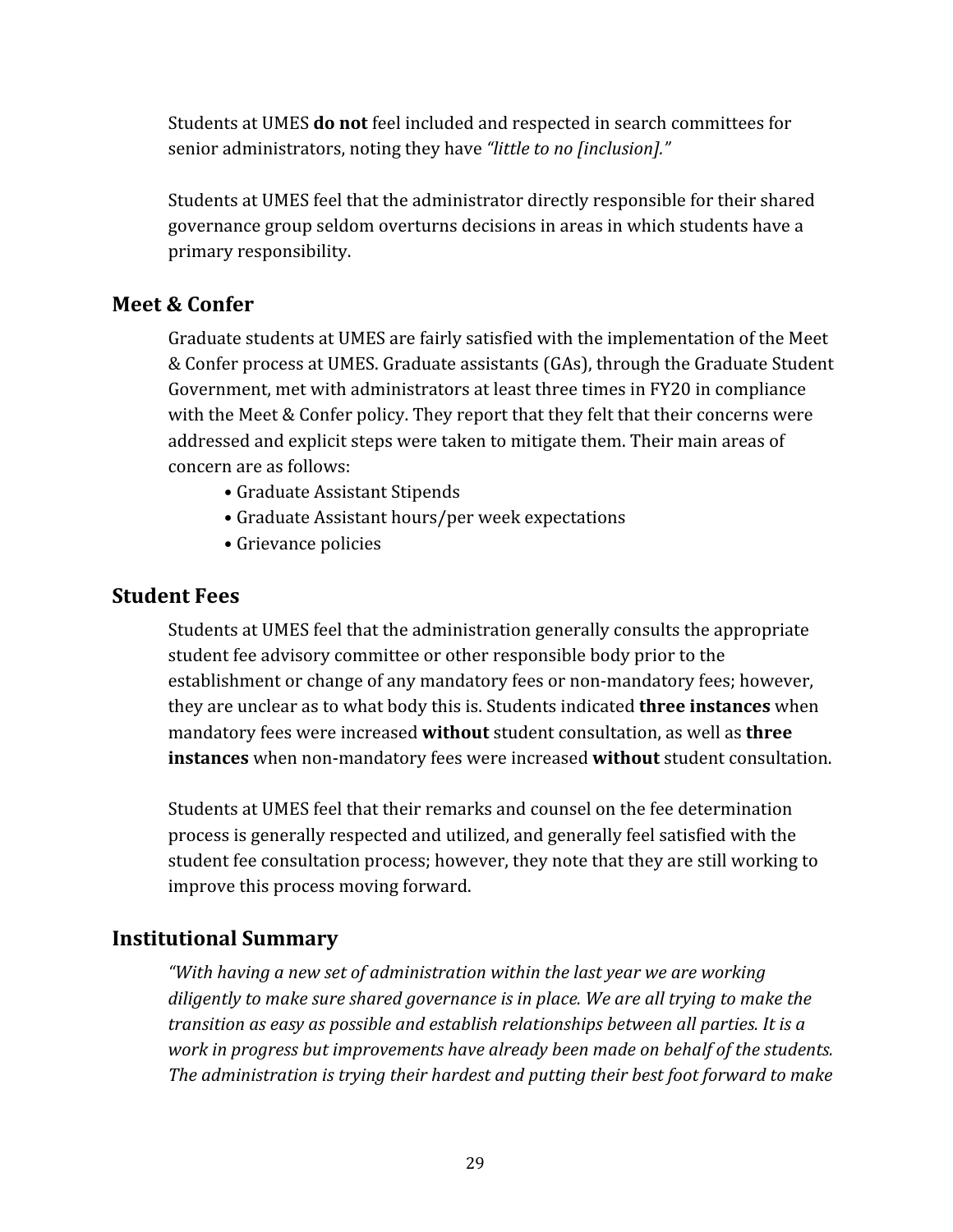*sure student government's voices and concerns are heard and plans are executed effectively."*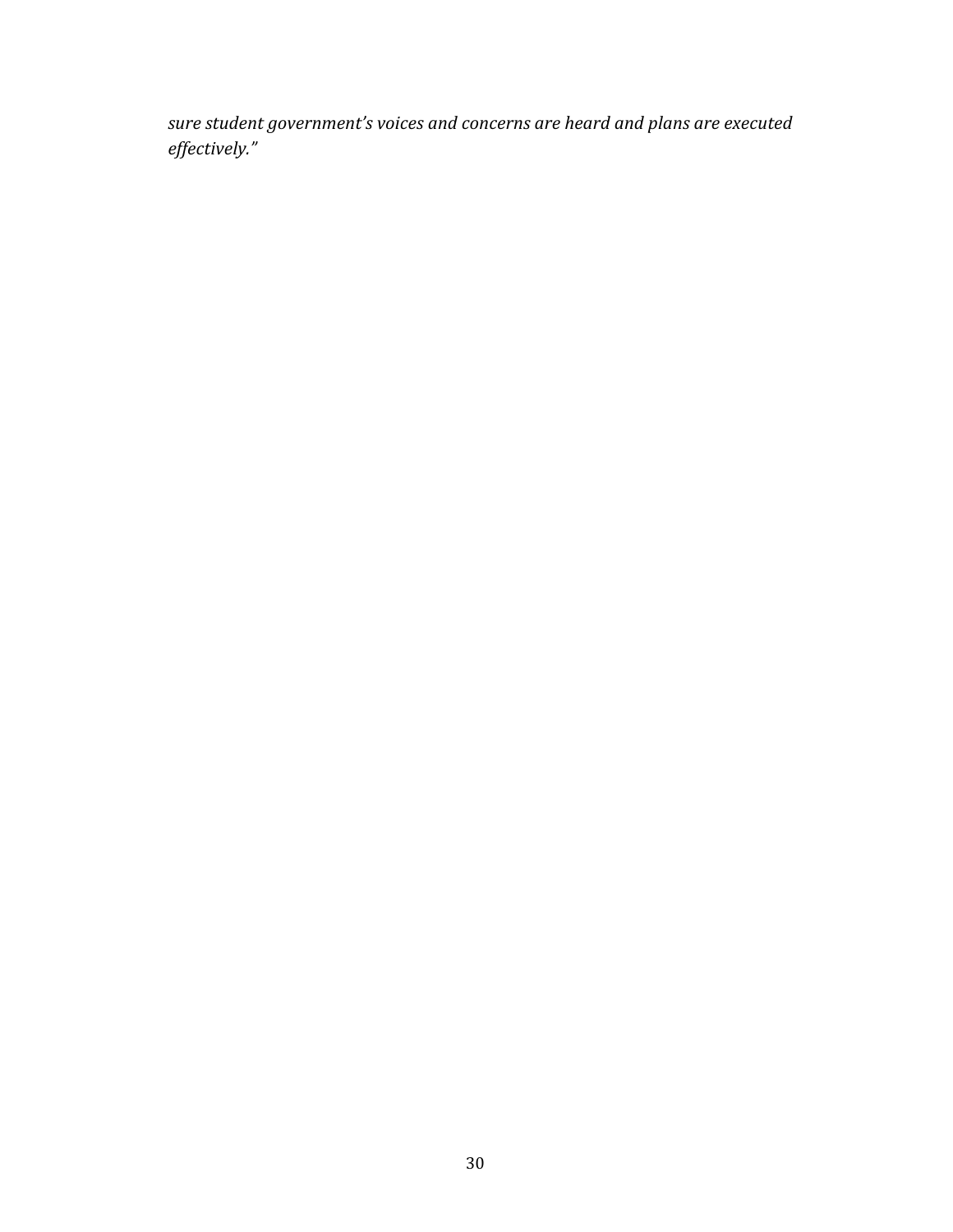## <span id="page-31-0"></span>**University of Maryland Global Campus**

The USMSC received **no** response meant to be representative of students at UMGC.

The USMSC Executive Council is excited to work with Dr. Freeman or his designee in order to ensure the compliance of the University of Maryland Global Campus (UMGC) with BoR Policy I-6.00 (Policy on Shared Governance in the University System of Maryland). Due to not having a Shared Governance Survey submission and having no participation by student representatives in the USMSC, the USMSC cannot comment on the state of shared governance at UMGC.

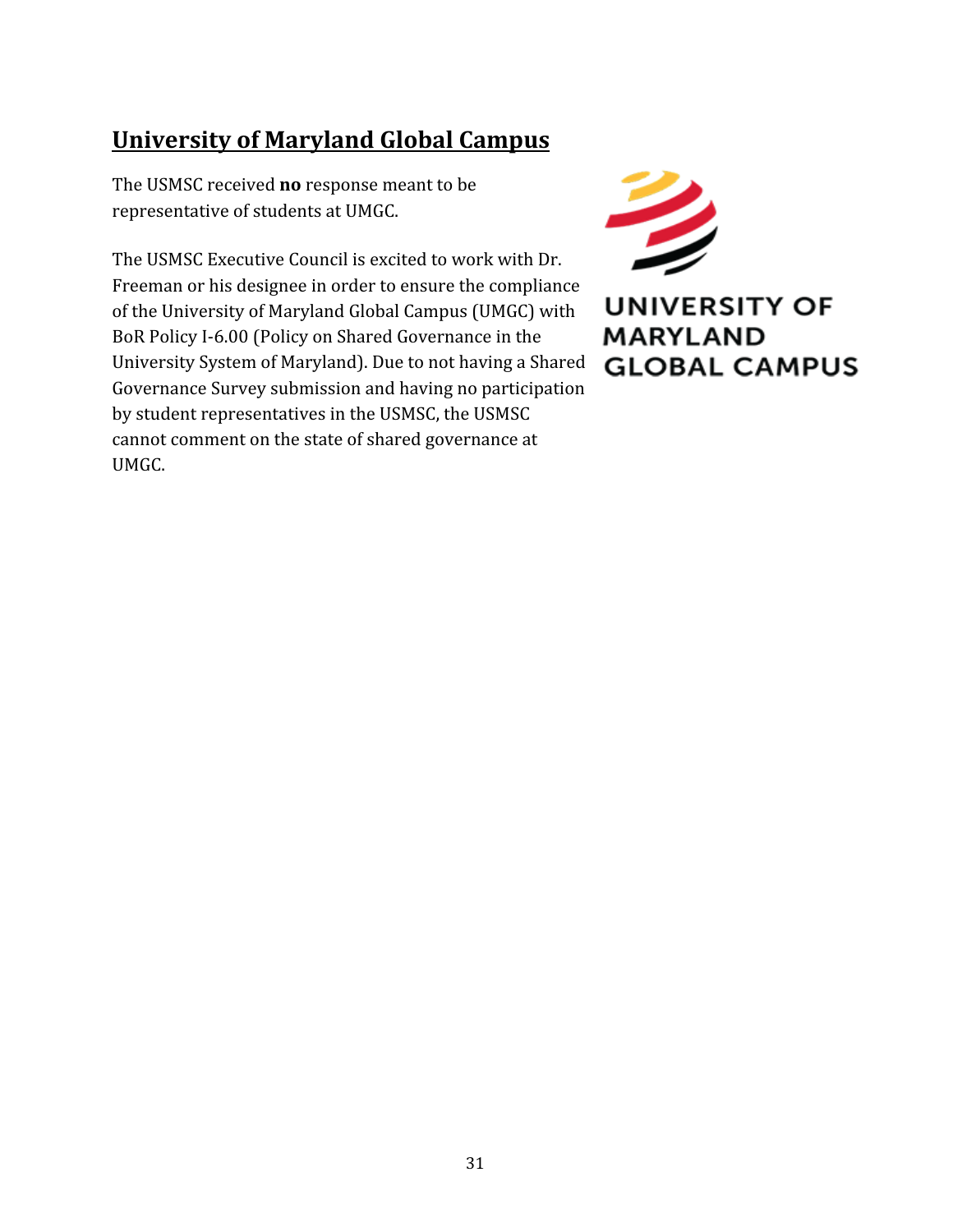## <span id="page-32-0"></span>**The Universities at Shady Grove**

The USMSC received two responses meant to be representative of **Undergraduate Students** and **Graduate Students** at USG. The reflections of the **Undergraduate Student Council Executive Board** and the **Graduate Student**



**Association**, respectively, are

<span id="page-32-1"></span>reflected in the completion of the State of Shared Governance Survey.

#### **General Satisfaction with Shared Governance**

**Undergraduate students** at USG feel that the administration supports student involvement in shared governance. While they are unsure about whether or not processes and structures are clearly defined in governance documents, they are on the fence regarding the value that is placed on and action steps that are taken to address student concerns brought up. Finally, they are unsure regarding the change in the state of shared governance on their campus since last year's State of Shared Governance Report.

**Graduate students** at USG feel that the administration is supportive of student involvement in shared governance. They also feel that processes and structures are clearly outlined in governance documents, and they feel strongly that there are explicit steps and actions taken to address concerns that are brought up. Finally, students feel that the state of shared governance has improved from last year's State of Shared Governance Report.

#### <span id="page-32-2"></span>**Communication**

**Undergraduate students** feel strongly that members of the SU Administration and feel that members of the SU faculty are accessible to meet to discuss student concerns; however, they are **on the fence** regarding whether or not both groups of individuals take explicit steps to address and/or mitigate any concerns raised. Undergraduate students also felt that there are clear processes to carry issues raised by students to the larger administration.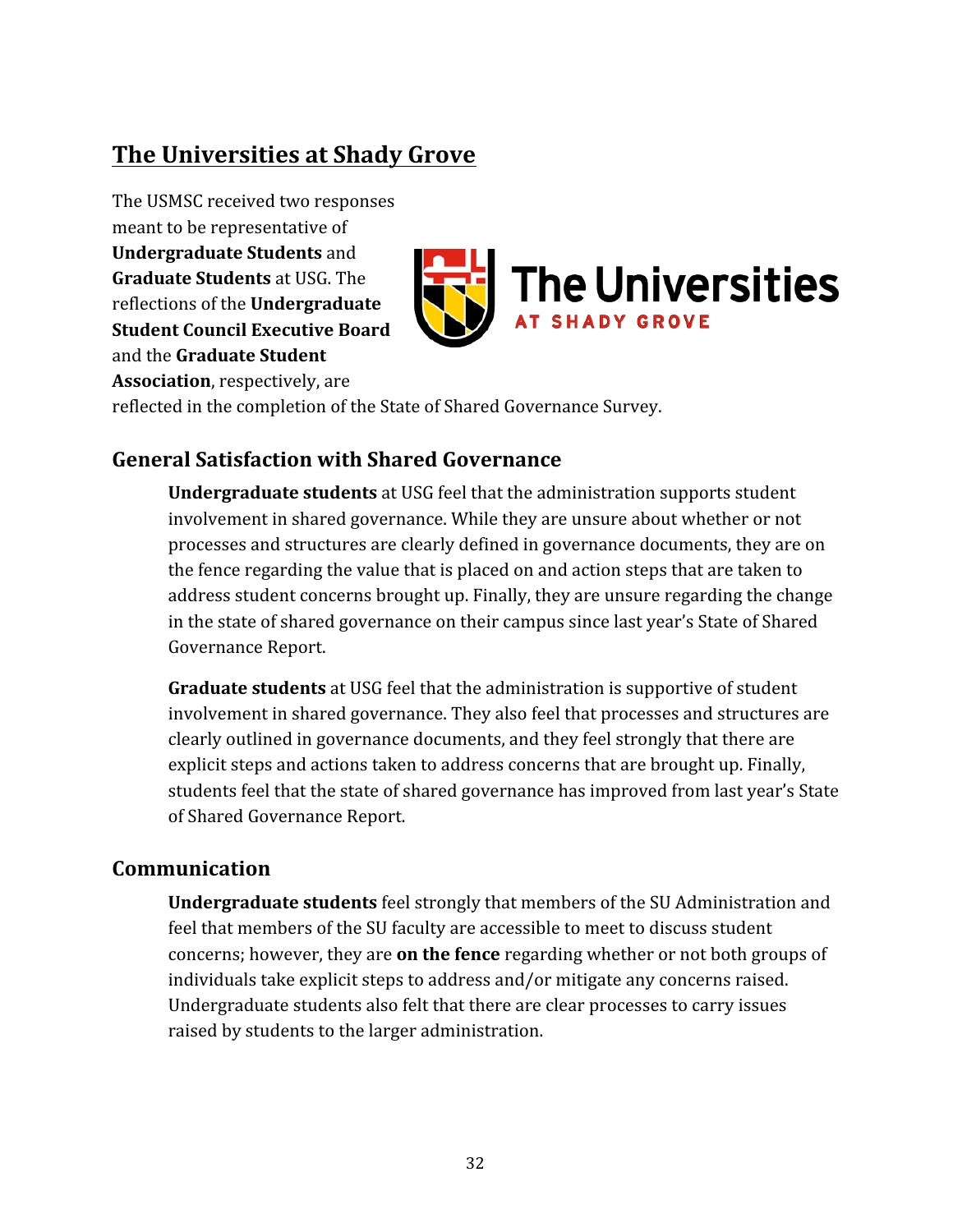**Graduate students** at SU feel strongly that both members of the USG administration and faculty are accessible to meet to discuss student concerns and that both groups of individuals take explicit steps to address and/or mitigate any concerns raised. Graduate students also felt that there are clear processes to carry issues raised by students to the larger administration.

#### <span id="page-33-0"></span>**Interactions with Senior Administrators**

Both **graduate** and **undergraduate students** feel that the President seeks meaningful student input on issues in which students have an appropriate interest and that the President seldom overturns decisions and recommendations in areas where students have primary responsibility.

**Undergraduate students** at USG feel that they have an excellent working relationship with the Director of the Center for Student Engagement and Financial Resources.

**Graduate students** at USG feel that they have an excellent working relationship with the Advisor of the Graduate Student Association.

#### <span id="page-33-1"></span>**Decision Making**

**Undergraduate students** at USG feel both very included and very valued in search committees for senior administrators. They feel that the administrator directly responsible for their shared governance group seldom overturns decisions in areas in which students have primary responsibility. They also feel that the USG administration utilizes student involvement appropriately in both planning major institutional changes and strategic planning.

**Graduate students** at USG feel somewhat included or valued in search committees for senior administrators noting *"The Graduate Student Association (GSA) makes a large effort to include student shared governance on many topics affecting the Universities of Shady Grove community, however, while serving as an Institutional Representatives for the GSA, we have not yet been involved in search committee guidance on senior administrators."* They do, however, feel that the USG administration utilizes student involvement appropriately in planning major institutional changes and strategic planning. Finally, they feel that the administrator directly responsible for their shared governance group seldom overturns decisions in areas in which students have primary responsibility.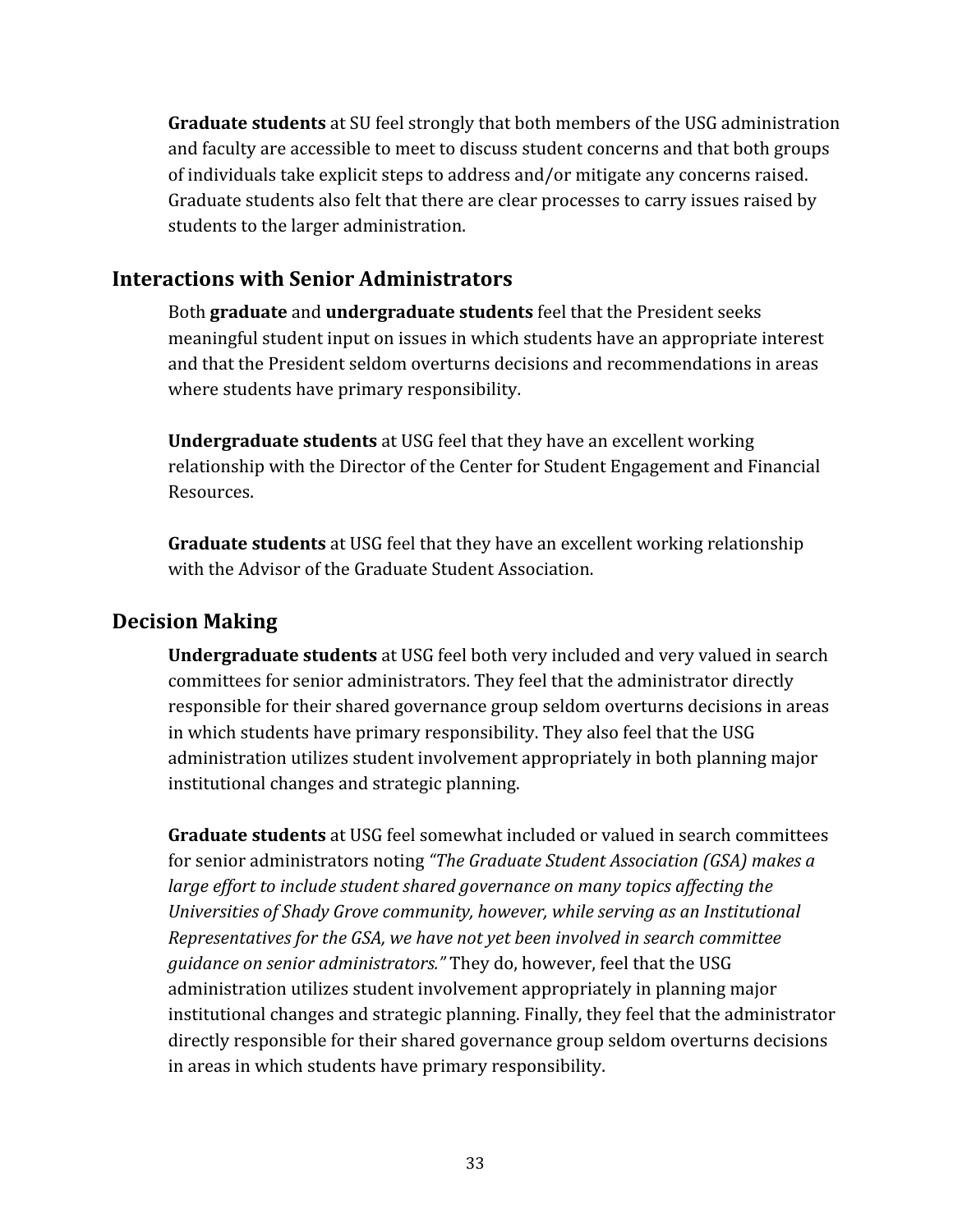#### <span id="page-34-0"></span>**Meet & Confer**

**Graduate students** at USG do not have strong comments on the Meet & Confer process at USG. Instead, they note that they *"have not discussed this process as a group before and as a whole are not particularly familiar with it."*

#### <span id="page-34-1"></span>**Student Fees**

**Undergraduate students** at USG feel that the administration regularly consults the student fee advisory committee (SFAC) or responsible body prior to the establishment or change of any mandatory and non-mandatory fees. However, students at USG are **on the fence** regarding whether or not their remarks and counsel on the fee determination process is respected and utilized. Instead, they note that *"we were consulted solely for our vote to be included but not necessarily to be considered."*

**Graduate students** at USG feel that the administration generally consults the appropriate student fee advisory committee (SFAC) or responsible body prior to the establishment or change of any mandatory or non-mandatory fees. They noted, however, **one instance each** when mandatory and non-mandatory fees have been changed without student consultation. Students at USG feel that their remarks and counsel on the fee determination process is respected and utilized.

#### <span id="page-34-2"></span>**Institutional Summary**

#### **Undergraduate Students**

*"Overall, shared governance could optimize student leadership input in decisions which impact our collegial experience (days of the week, hours of the day, student services provided on campus)."*

#### **Graduate Students**

*"I have served on the Graduate Student Association (GSA) for two semesters with the exception of one semester where my course load and workload were too busy to accommodate the schedule. During that time, both Shelby the GSA program leader, management institutions, and the undergraduate student council have made many successful efforts to promote shared governance and ensure that both undergraduate and graduate student voices are heard in the decision-making process of ongoing events at the Universities of Shady Grove. I never felt ignored in the process of student*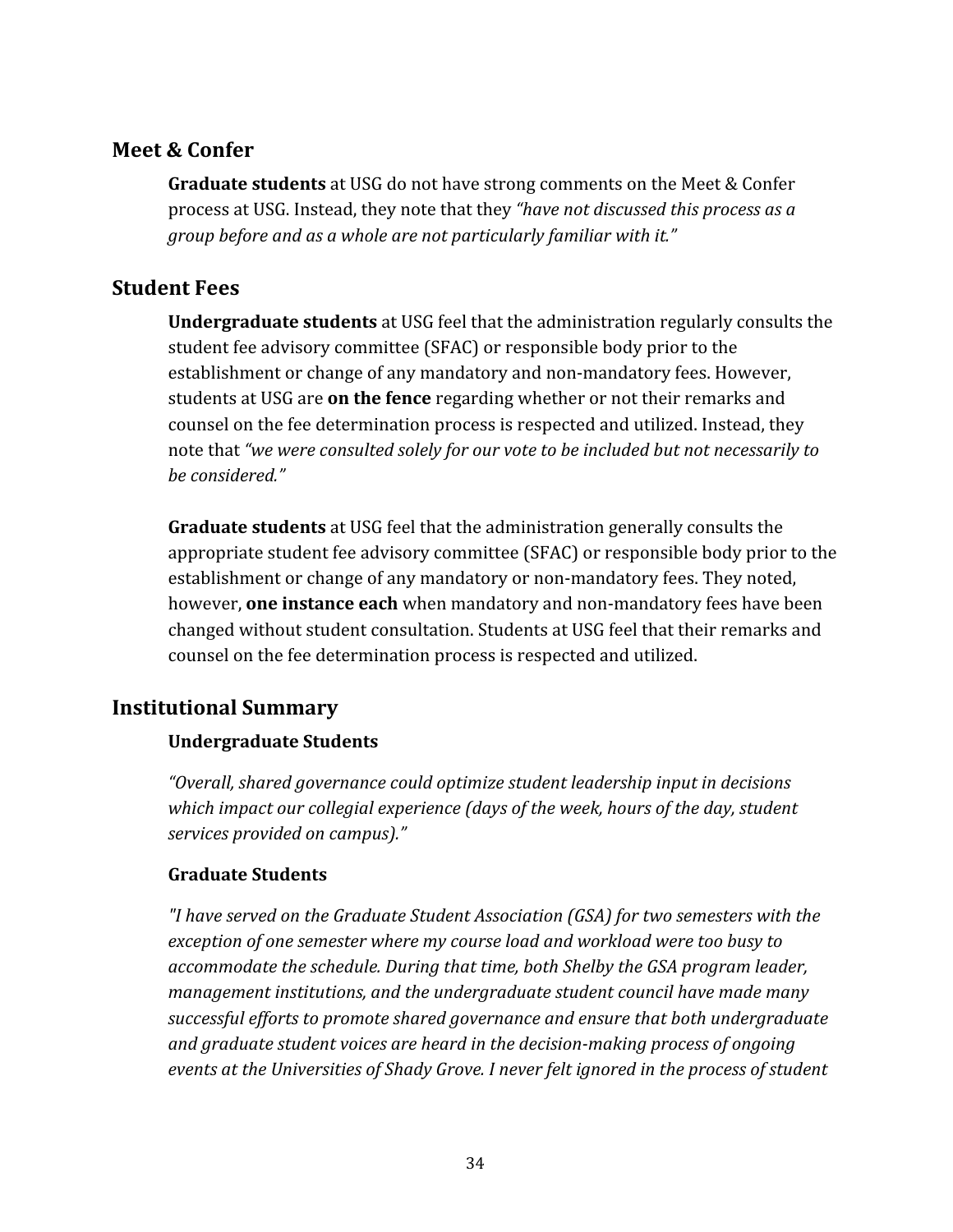*fee advisory and instead felt very informed as to on-going changes in many aspects of student life."*

*"I've really enjoyed being a part of the GSA so far. It's nice being directly involved in what goes on around campus. I've really enjoyed the opportunity to meet new people, plan fun events, and advocate for my fellow students. I've always felt as though I'm given plenty of opportunities to have my voice heard."*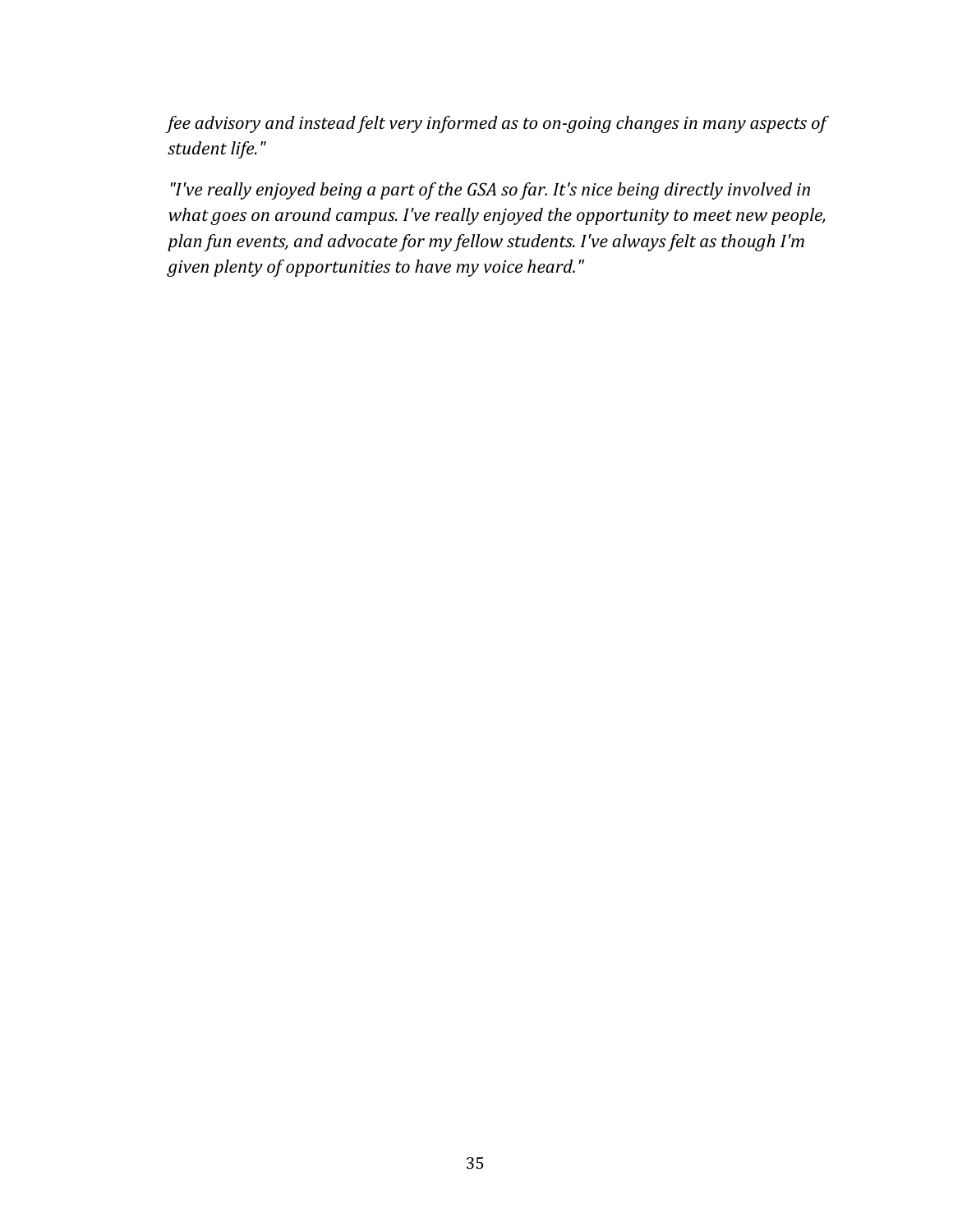## <span id="page-36-0"></span>**University System of Maryland, Hagerstown**

The USMSC received **no** response meant to be representative of students at USMH.



The USMSC Executive Council is excited to work with Ms. Illyn or her designee in order to ensure the compliance of the University

# UNIVERSITY SYSTEM<br>of MARYLAND HAGERSTOWN

System of Maryland, Hagerstown (USMH) with BoR Policy I-6.00 (Policy on Shared Governance in the University System of Maryland). Due to not having a Shared Governance Survey submission and having no participation by student representatives in the USMSC, the USMSC cannot comment on the state of shared governance at USMH.